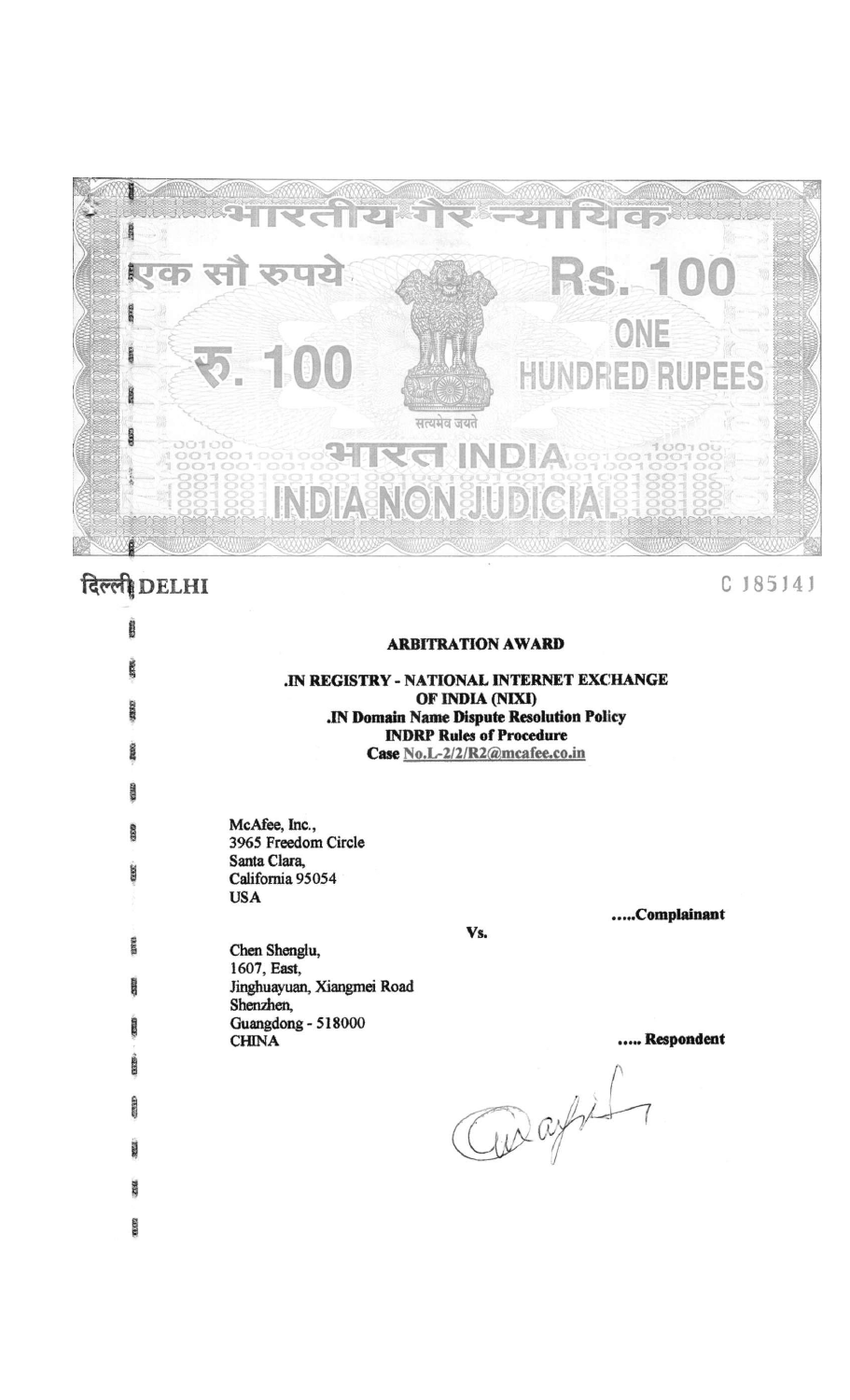# **1. The Parties**

The Complainant is McAfee, Inc., represented by Mr. Vishal Ahuja and Mr. Ankush Mahajan of Saikrishna & Associates, Noida (U.P.), India

The Respondent is Chen Shenglu, China

## **2. The Domain Names and Registrar**

The disputed domain name [www.mcafee.co.in i](http://www.mcafee.co.in)s registered with .IN Registry, National Internet Exchange of India/Direct Information Pvt. Ltd. dba Public domain [Registry.com](http://Registry.com) (R5-AFIN)

# **3. Procedural History**

The Complaint was filed with the .In Registry, National Internet Exchange of India (NIXI) on November 2, 2006, against Chen Shenglu, 1607, East, Jinghuayuan, Xiangmei Road, Shenzhen, Guangdong, 518000 CHINA on the basis of the WHOIS data base of NIXI showing the said Respondent as registrant of the disputed domain name. The NIXI verified that the Complaint together with the annexures to the Complaint satisfied the formal requirements of the In Domain Name Dispute Resolution Policy (the "Policy") and the Rules of Procedure (the "Rules").

In accordance with the Rules, paragraphs  $2(a)$  and  $4(a)$ , NIXI formally notified the Respondent of the Complaint, and appointed me as a Sole Arbitrator for adjudicating upon the dispute in accordance with The Arbitration and Conciliation Act, 1996, Rules framed thereunder and .In Dispute Resolution Policy and Rules framed thereunder, on November 14, 2006. The parties were notified about the appointment of Arbitrator.

The Panel has submitted the Statement of Acceptance and Declaration of

we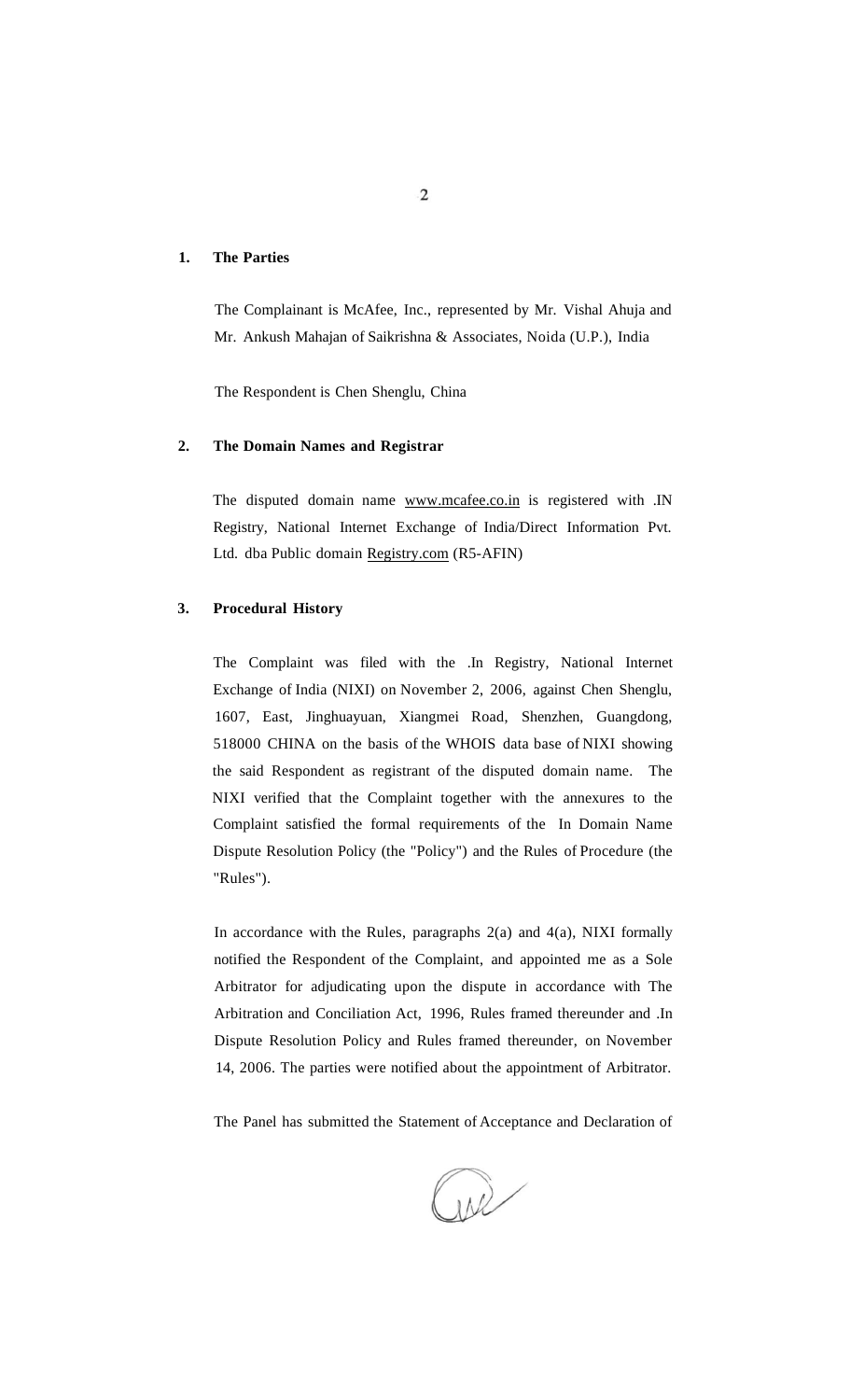Impartiality and Independence, as required by the NIXI to ensure compliance with the Rules (paragraph 6).

The arbitration proceedings commenced on November 16, 2006. In accordance with the Rules, paragraph 5(c), the Respondent was notified by me about the commencement of Arbitration proceedings and the due date for Response was November 26, 2006.

The Respondent filed his response on November 25, 2006 and a copy thereof was forwarded to the Complainant. The Complainant was given 10 days time to file rejoinder, if any and any further or additional documents in support of the complaint by my e-mail dated November 28, 2006. Rejoinder was filed on December 13, 2006 and a copy thereof was forwarded to the Respondent. The parties were granted time till January 7, 2007 to file any further documents or evidence and their respective depositions on affidavit. On January 7, 2007 a Sworn Affidavit of Mr. Vishal Ahuja was filed on behalf of the Complainant. On January 7, 2006, the Respondent filed his affidavit.

Copies of all communications, documents, replies and rejoinders were forwarded to parties and .IN Registry by e-mail for their records and for maintaining transparency in the proceedings.

The Panel considers that according to Paragraph 9 of the Rules the language of the proceedings be English.

In the facts and circumstances, in-person hearing was not considered necessary for deciding the complaint and consequently, on the basis of the statements and documents submitted on record, the present award is passed.

The award is required to be passed within 60 days from the date of commencement of arbitration proceedings. The present Award is passed

and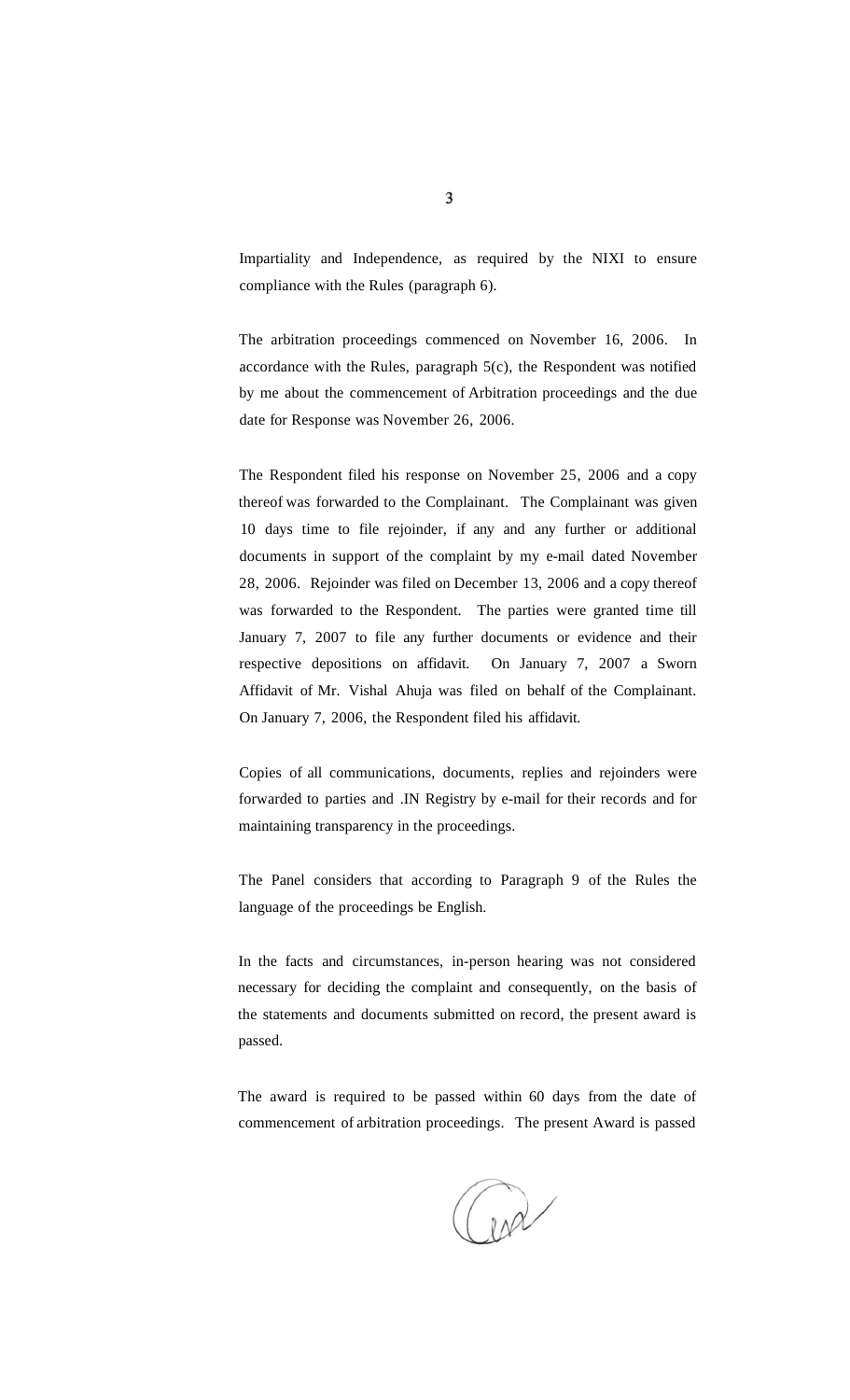within the prescribed period of sixty days from the date of commencement of Arbitration proceedings as per paragraph 5 of the Rules.

## 4. **Factual Background**

- 4.1 The Complainant in these administrative proceedings McAfee, Inc., is a company organized and existing under the laws of the State of Delaware, USA having its corporate headquarters located at 3965 Freedom Circle, Santa Clara, CA 95054, USA.
- 4.2 The Complainant adopted the trademark MCAFEE, in respect of software products of its manufacture and sale, since its inception. The Trademark MCAFEE also forms a part of the Complainant's corporate name/trading style and is a house mark appearing on all products manufactured, marketed and sold by the Complainant.
- 4.3 The Complainant is a registered proprietor of the trademark "McAfee" in India under Number 773243 in Class 9. In addition, the trademark McAfee is registered in or is pending registration in Australia, Austria, Belgium, Brazil, Canada, China, Chile, Costa Rica, El Salvador, Finland, France, Germany, Guatemala, Hong Kong, India, Ireland, Israel, Italy, Japan, Korea, Malaysia, Mexico, Netherlands, New Zealand, Panama, Philippines, Poland, Portugal, Singapore, South Africa, Spain, Sweden, Taiwan, Thailand, Turkey, United Arab Emirates, United Kingdom, and the United States.
- 4.4 The Complainant has a significant presence in India through its Indian subsidiary McAfee Software (India) Pvt. Ltd having its registered office at Embassy Golf Links Business Park, "Pine Valley" - 2nd Floor, Off Indiranagar-Koramartgala Ring Road,

ar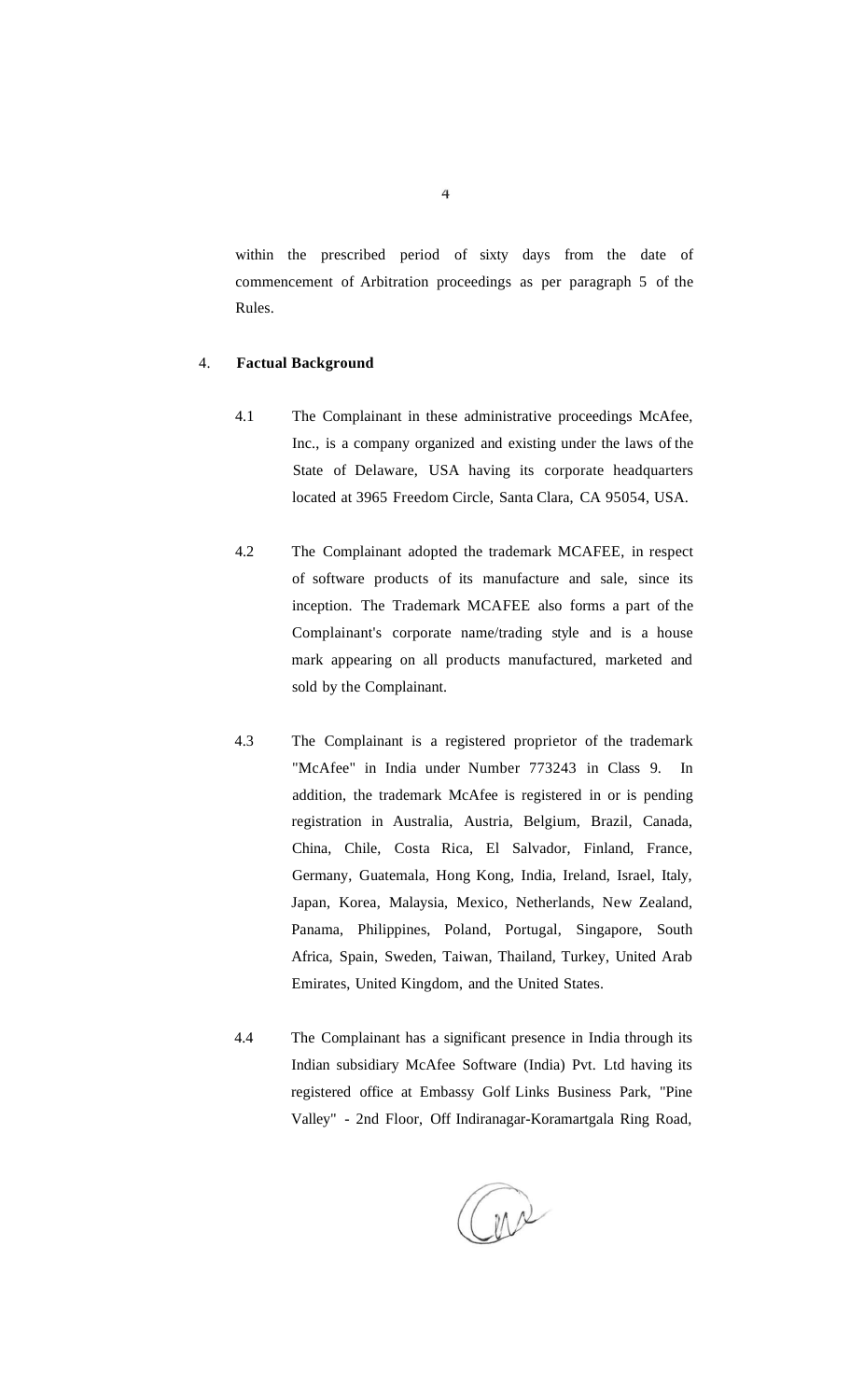Bangalore - 560071. The Complainant has its Representative Office in New Delhi, located at 617, International Trade Tower, Nehru Place, New Delhi - 110 019.

- 4.5 The Complainant operates a website using the domain name [www.mcafee.com](http://www.mcafee.com) since  $5<sup>th</sup>$  August 1992. The Complainant also possesses other domain name registrations, all of which involve the Complainant's trademark/trading style **McAfee.**  Some of them are, [www.mcafee.c](http://www.mcafee)o.uk, www[.mcafee.de,](http://mcafee.de) www.mcafee.com.cn.
- 4.6 The Respondent in the present dispute has registered the domain name <mcafee.co.in>.
- 4.7 Any person who types the domain name <mcafee.co.in> is directed to a web page where the Respondent is inter-alia offering various anti-virus software particularly of the Complainant thus giving an impression to the general public that the website www.mcafee.co.in is in some way associated with the Complainant.
- 4.8 Mr. Chen Shenglu (the Respondent) claims to have been authorized by the company MCAFEE LTD to have the Domain Name (Mcafee.co.in) registered on its behalf and the ownership of the Domain Name belongs to MCAFEE LTD., a general commercial company. The Domain Name www.mcafee.co.in is identical to the company name of MCAFEE LTD. So the Respondent/his client MCAFEE LTD had lights or legitimate interests in respect of the Domain Name.
- 4.9 The Respondent also claims to have been accepted as Reseller by the Registrar Direct Information Pvt. Ltd. so the Respondent is entitled to provide domain registration service on behalf of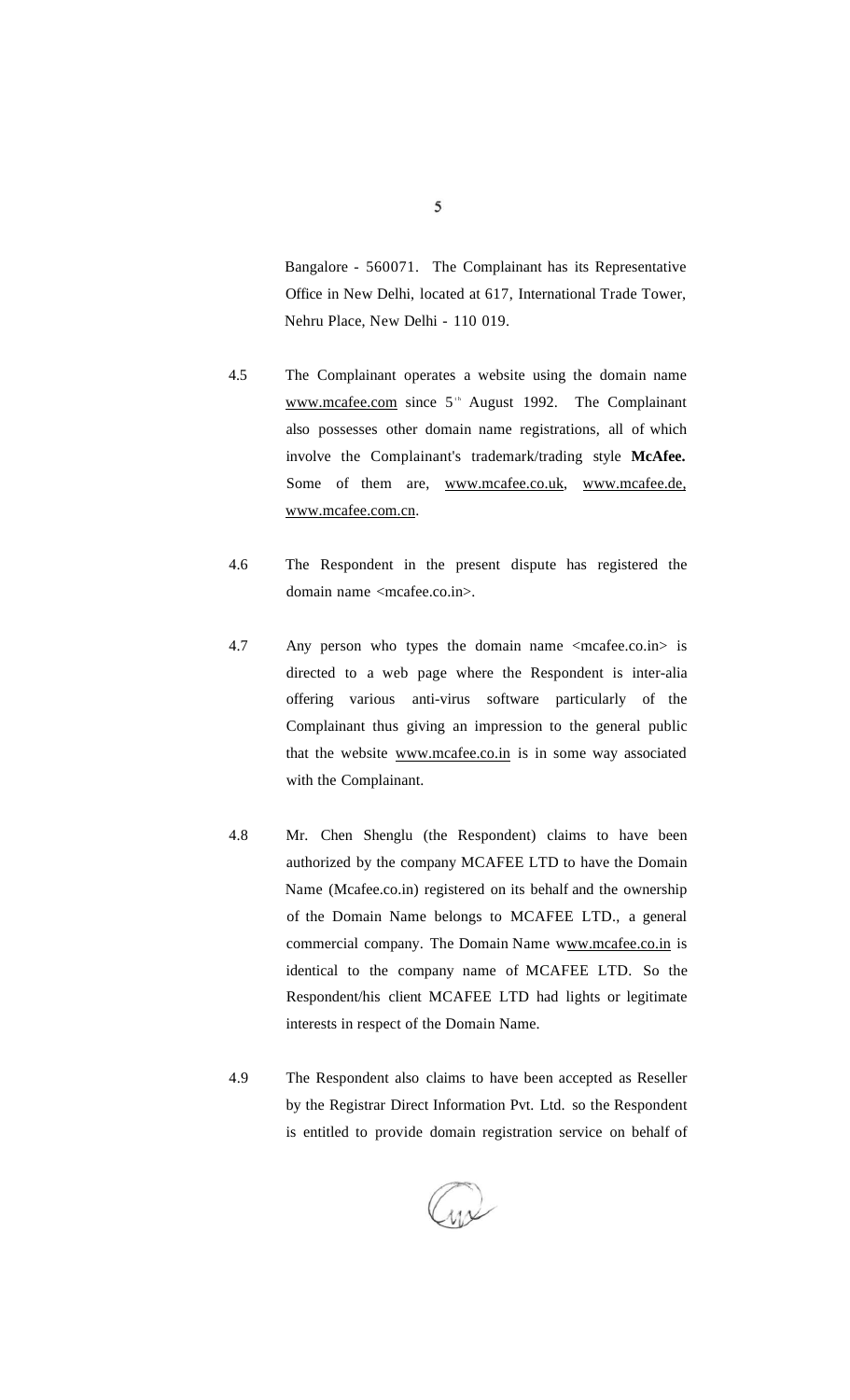his clients (include MCAFEE LTD) to register the Domain Name.

- 4.10 MCAFEE LTD is registered to carry on the business of a general commercial company. MCAFEE LTD has not infringed the Complainant's trademark by using its own name (using Mcafee.co.in to provide portal service). So the Domain Name has not been registered and is not being used in bad faith.
- 4.11 The Respondent admit the Complainant to be the owner of the trade mark McAfee but denies the charge of having registered the domain name mcafee.co.in in bad faith.

# **5. Parties' Contentions**

#### **A. Complainant**

5A.1 The Complainant McAfee Inc. is one of the market leaders in Intrusion Prevention and Risk Management solutions. Founded in 1989, the Complainant delivers innovative and proven solutions and services that secure computer systems and networks around the world. With McAfee's unmatched security expertise, home, business, government, and service provider customers block attacks, prevent disruptions, and continuously track and improve PC security. McAfee provides best-of-breed security offerings that are designed to prevent intrusions on networks and protect computer systems from the next generation of blended attacks and threats. Its products include anti-virus and intrusion-prevention offerings. McAfee's two product families are McAfee System Protection Solutions and McAfee Network Protection Solutions, which caters to the requirements of enterprise, small and midsize business (SMB), and Home Office consumers.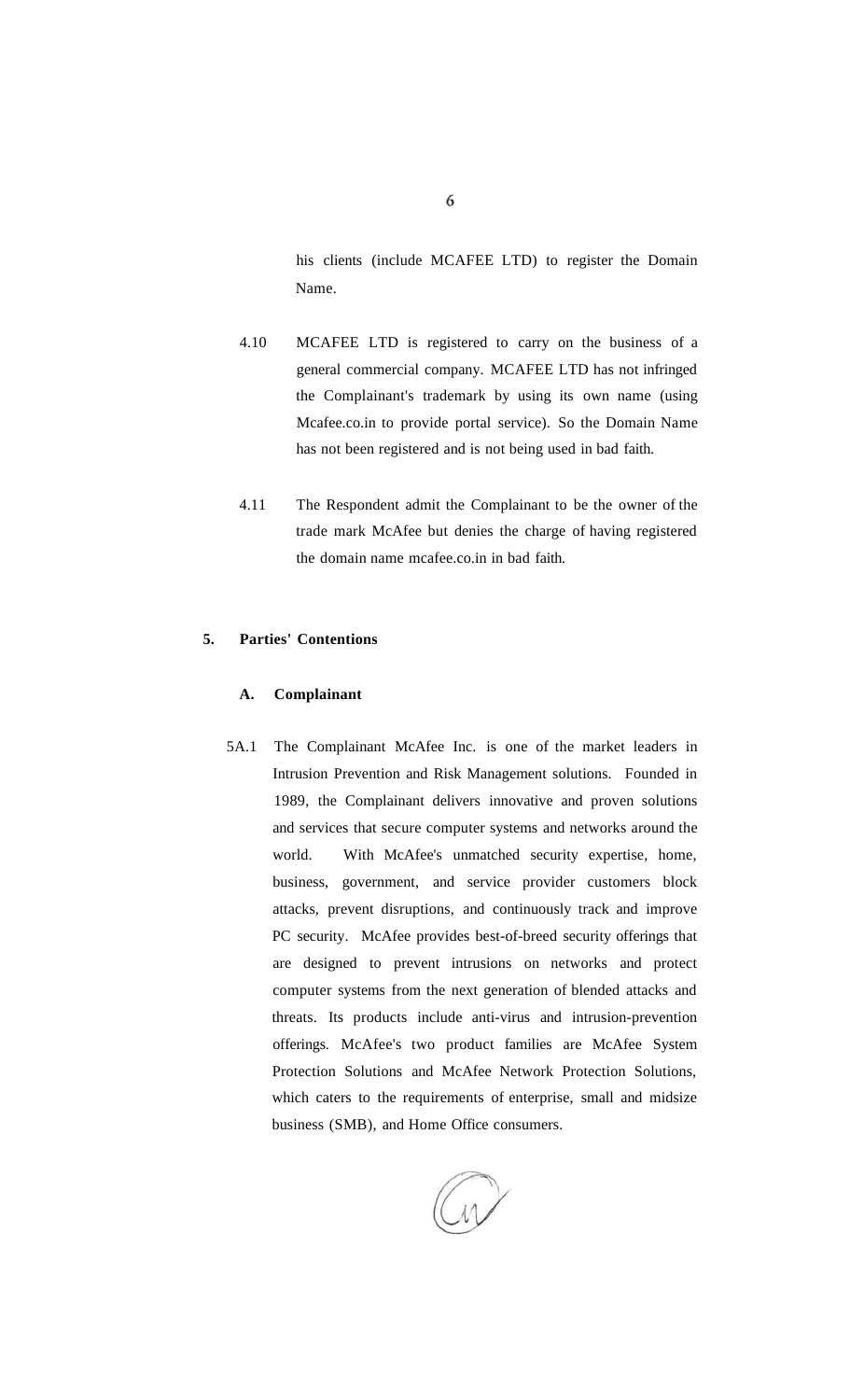- 5A.2 The Complainant is a technology-centric company focused on developing the next generation of Internet services. It also delivers online applications through its website [www.mcafee.com/,](http://wivw.mcafee.com/) eliminating the need to install, configure and manage the technology on a consumer's local computer system. By providing sophisticated applications online, the Complainant is changing the way software is developed and experienced. Complainant has attracted millions of users in over 230 countries and territories to become one of the largest and most targeted communities for PC users on the Internet. McAfee's Web site, [www.mcafee.com,](http://wwiv.mcafee.com) is one of the most highly trafficked sites on the Web for software downloads with a recent average of approximately 250,000 downloads per day. Complainant regularly has more than 350,000 unique visitors each day and has signed up more than 200,000 paid subscribers to date.
- 5A.3 Complainant's product line also includes McAfee VirusScan and Internet Security Suite for multi-layered PC defence. It safeguard the hard drives, emails, attachments and downloads from known and unknown viruses, mass mailing worms, Trojans and potentially unwanted programs like spyware and also protects PC from hackers, spam and identify thieves. McAfee Wireless Home Network Security safeguards date and financial transactions with strong encryption from with auto-rotating security keys that allow only trusted friends and family access to private network. McAfee Personal Firewall Plus, McAfee AntiSpyware, SpamKiller, McAfee QuickClean, McAfee VirusScan Pro. Etc, are other software's developed by the Complainant. Combined with a range of content, shopping and personalization services, The Complainant has invested enormous sums of money in its promotional activities and in the process has created a global reputation for its products, under the Trade name McAfee.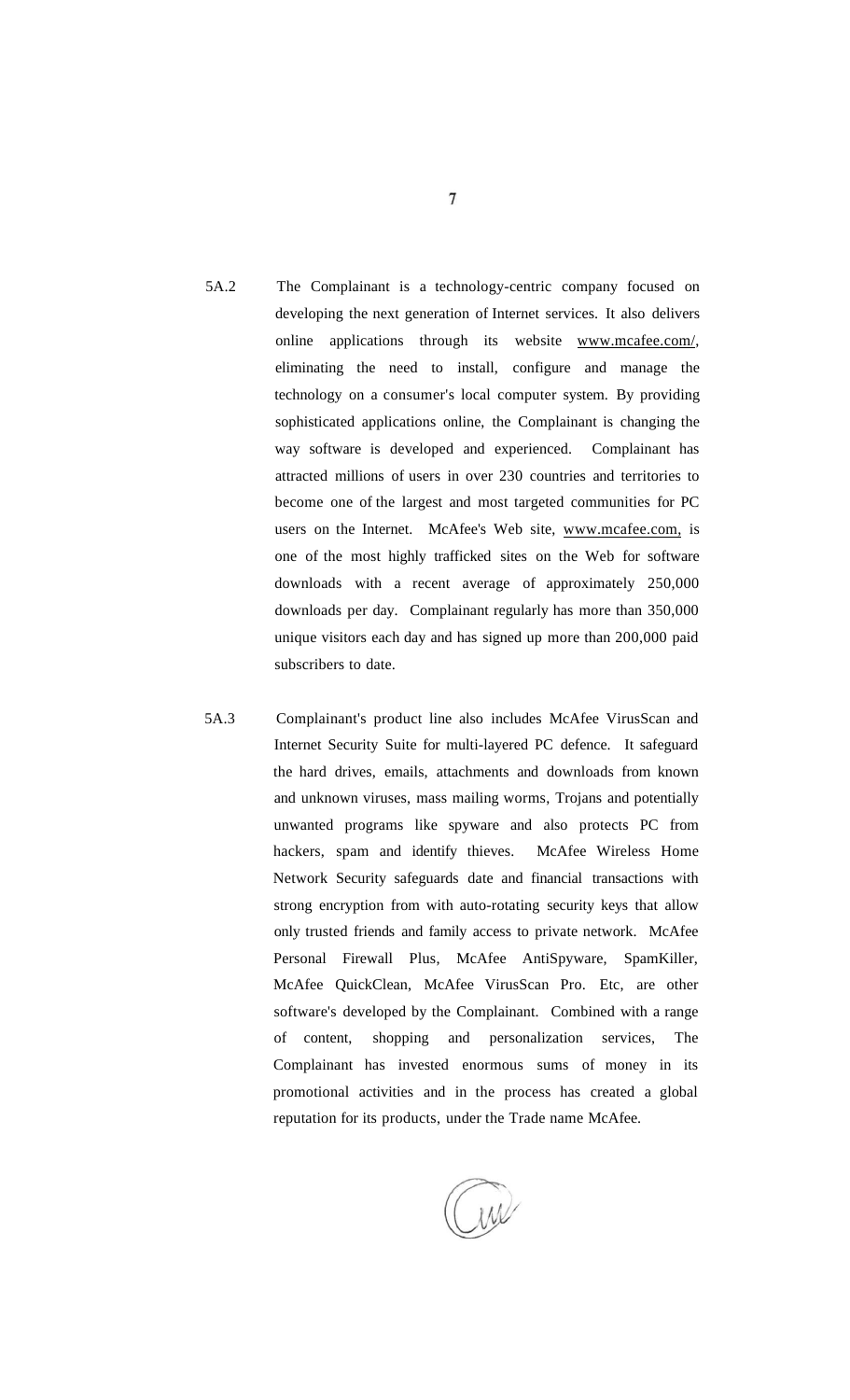- 5A.4 The Complainant adopted the mark McAfee, in respect of services, management solutions and products since its inception. The mark McAfee also forms a part of the Complainant's corporate name/trading style and is a house mark appearing on all computer programmes, products and solution manufactured, marketed and sold by the Complainant. The Complainant submits that "McAfee" is a coined and fanciful term, which has no denotative meaning, and the Complainant accordingly is universally recognized as the worldwide provider of proactive and integrated protection with security on networks and systems that provides a comprehensive and complete protection not just against viruses, but also against Spam, spyware, encryption, host intrusion etc under the mark McAfee. The "McAfee" trademark/trading style, apart from being inherently distinctive, has acquired substantial goodwill and is as an extremely valuable commercial asset of the Complainant Company.
- 5A. 5 The Complainant is a registered proprietor of the trademark "McAfee" in India under Number 773243 in Class 9. In addition, the trademark McAfee is registered in or is pending registration in Australia, Austria, Belgium, Brazil, Canada, China, Chile, Costa Rica, El Salvador, Finland, France, Germany, Guatemala, Hong Kong, India, Ireland, Israel, Italy, Japan, Korea, Malaysia, Mexico, Netherlands, New Zealand, Panama, Philippines, Poland, Portugal, Singapore, South Africa, Spain, Sweden, Taiwan, Thailand, Turkey, United Arab Emirates, United Kingdom, and the United States.
- 5A. 6 The Complainant has a significant presence in India through its Indian subsidiary McAfee Software (India) Pvt. Ltd having its registered office at Embassy Golf Links Business Park, "Pine Valley" - 2nd Floor, Off Indiranagar-Koramangala Ring Road,

8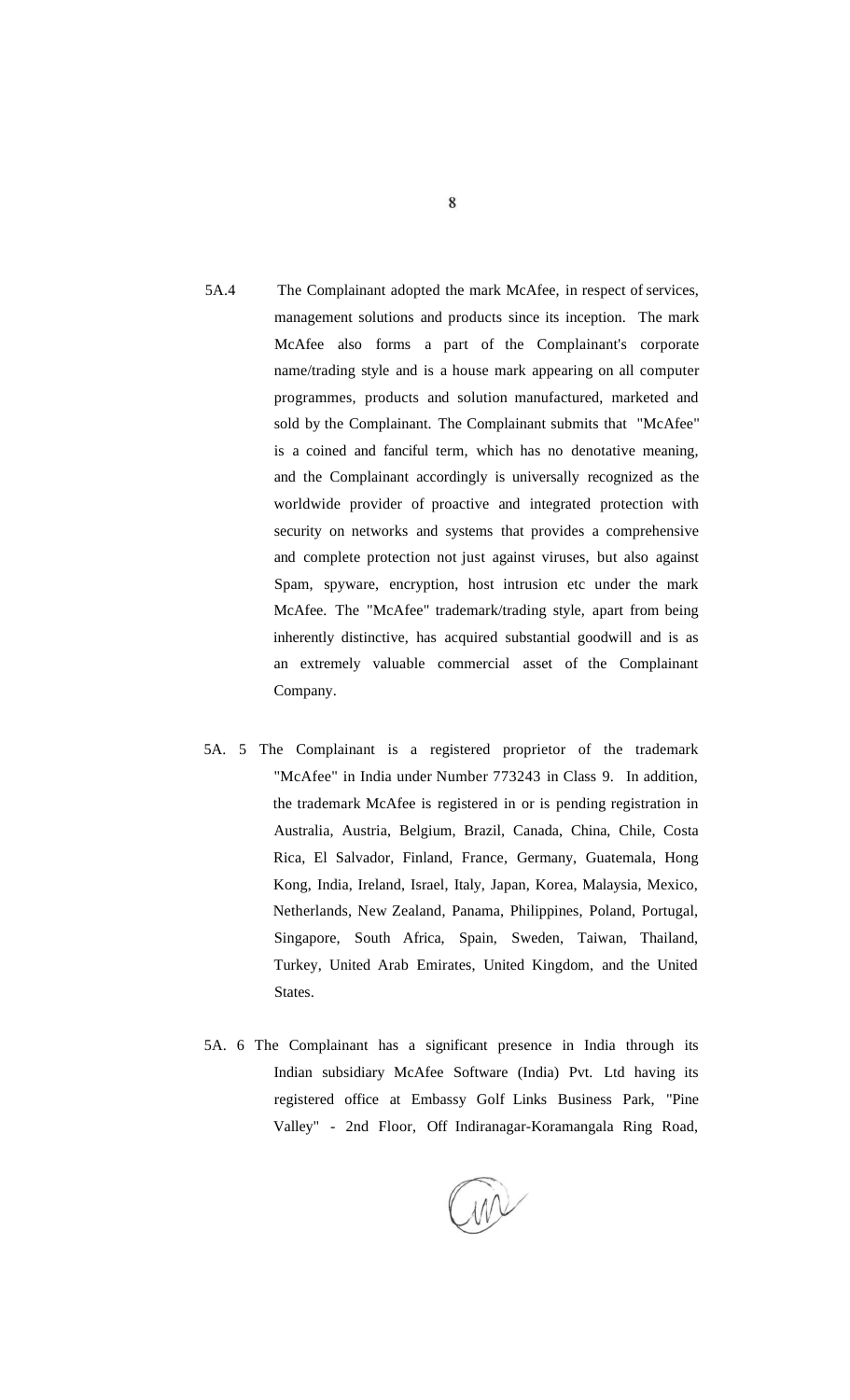Bangalore - 560071. It is also pertinent to note that the Complainant's Trademark McAfee has featured in articles and advertisements various Indian publications and foreign publications having a circulation and reach in India. The Complainant has its Representative Office in New Delhi, located at 617, International Trade Tower, Nehru Place, New Delhi - 110 019.

- 5A.7 For promoting, advertising and popularizing its product under the trademark/trading style **McAfee,** the Complainant maintains a formidable presence on the Internet. It may be noted that the trademark/trading style McAfee features prominently on the Complainant's website [www.mcafee.com.](http://www.mcafee.com) The said website, contains extensive information about the products marketed and sold by the Complainant under its trademark/trading style McAfee. In fact the website has hundreds of thousands of visits from people looking for information on the Complainant's products and network solution.
- 5A. 8 The Complainant has operated a website using the domain name [www.mcafee.com s](http://www.mcafee.com)ince  $5<sup>th</sup>$  August 1992. It may be noted that the Complainant also possesses other domain name registrations, all of which involve the Complainant's trademark/trading style **McAfee.**  Some of them are, www.mcafee.co.uk, [www.mcafee.de a](http://www.mcafee.de)nd so on and so forth. These are only a few of the domain name registrations secured by the Complainant. These reflect the considerable value that the trademark/trading style **McAfee** holds for the Complainant, as well as the extent of care it has taken in ensuring that no entity other than the Complainant seeks to make use of the said mark, as a domain name.
- 5A.9 The Respondent in the present dispute has registered the domain name <mcafee.co.in>. The Complainant submits that Respondent is seeking to capitalize on the goodwill associated with the trademark

w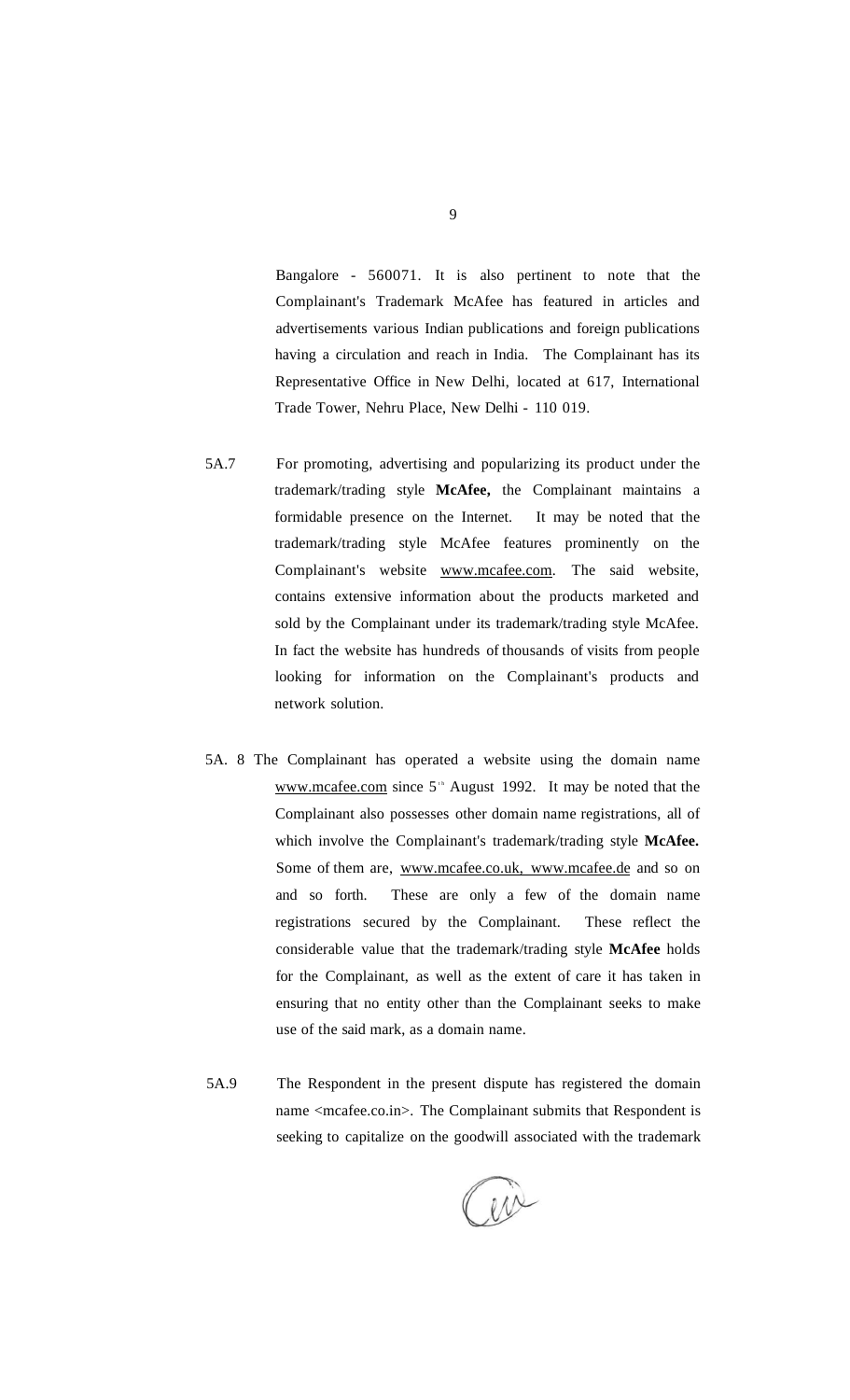of Complainant and has registered it in bad faith and without authorization, the domain name in issue <mcafee.co.in>

- i. Wholly incorporates the word **McAfee**
- ii. Is identical to the Complainant's trademark **McAfee.**

The domain name  $\langle$ mcafee.co.in> is identical to the trademark/trading style/domain name of the Complainant, thereby making confusion and deception inevitable.

- 5A.10 The Respondent has no legitimate justification for having registered a domain name incorporating the word McAfee and has no apparent use for the domain name other than to profit from squatting on the same. The Complainant came across various domain name registrations in favour of the Respondent herein and most pertinently all these domain names incorporate famous trademarks belonging to Fortune 500 Companies.
- 5A.11 The registration and use of the domain name <mcafee.co.in> is clearly in bad faith and reeks of *mala fides.* Bad faith registration is writ large from the fact that the Respondent could have no justification for seeking registration of a domain name of which the word McAfee is a part. McAfee is a well-known trademark and one of the most written about brands in the recent times, which is evident from the voluminous material filed along with the present complaint. The domain name <mcafee.co.in>, registered in the name of the Respondent is an instrument of fraud and deception, which is causing considerable damage to the Complainant's business interests, apart from prejudicing substantial public interest. The *mala fides* of the Respondent are further evident from the fact that the Respondent has registered several domain names featuring the famous Trademarks of the Fortune 500 companies. The Respondent, therefore, is a professional squatter,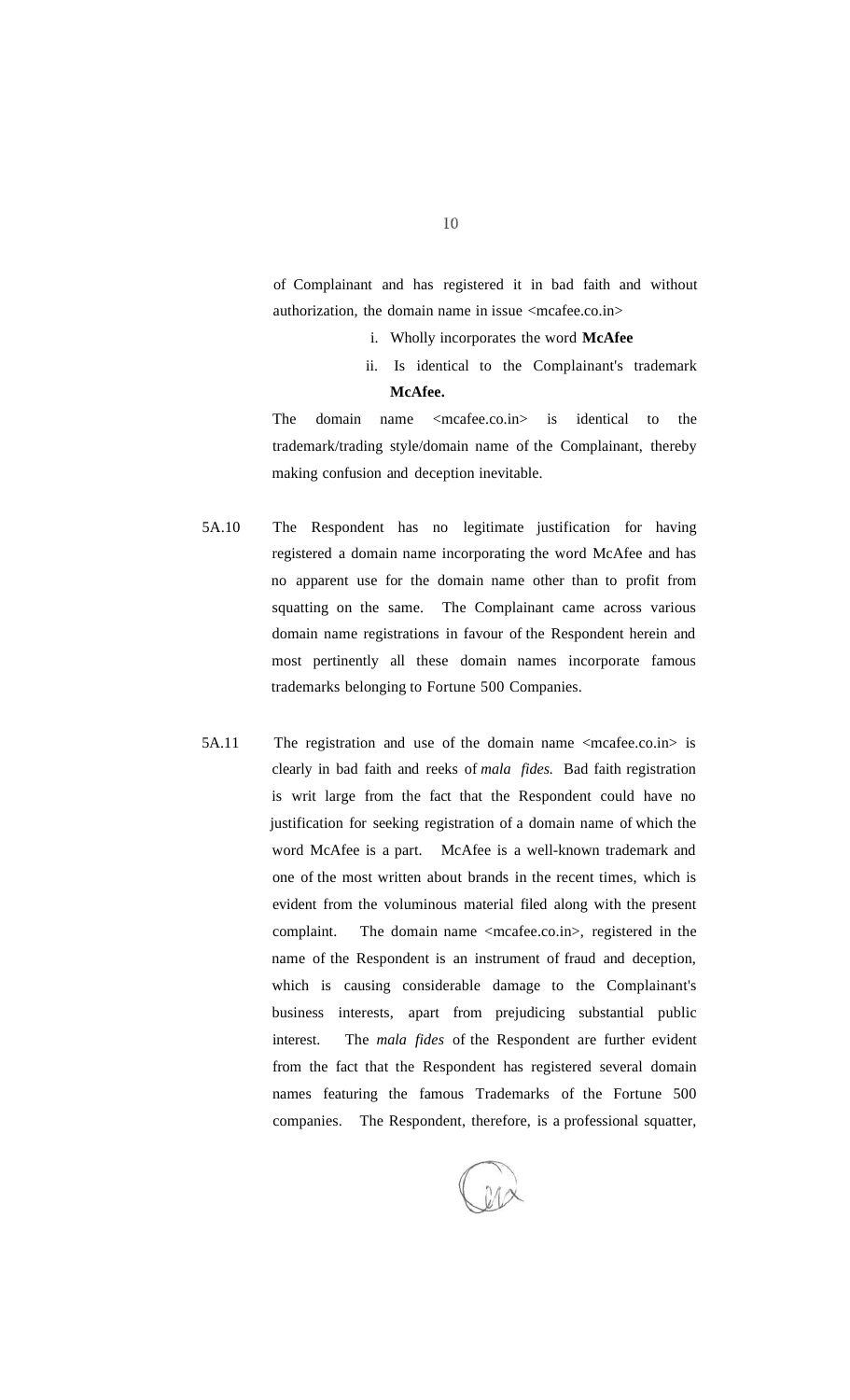and has registered [www.mcafee.co.in o](http://www.mcafee.co.in)nly for the purpose of trafficking.

- 5 A. 12 The unlawful registration of the domain name by the Respondent is resulting in the dilution of the Complainant's trademark/trading style McAfee. The illegal registration of the above-mentioned domain name is causing irreparable damage ;and injury to the Complainant's reputation and goodwill, which is unascertainable due to the intangible nature of the goodwill. As explained hereinabove, the Complainant has a significant presence in India and the impugned domain name registration, namely <mcafee.co.in> in the name of the Respondent, is precluding the Complainant from obtaining a domain name registration that is India-specific, which is invaluable in the marketing and sale of its products and services in the territories of India.
	- 5 A. 13 The registration of the Domain Name is likely to lead the public to believe that the Registrant and the website to which the Domain Name directs is sponsored by or affiliated to or associated with the Complainant, and will lead to confusion in the minds of the public.
	- 5A.14 The Respondent's registration and use of the Domain Name is a clear case of cyber-squatting, whose intention is to take advantage of the Complainant's substantial reputation and its prominent presence on the Internet in order to confuse the public to the detriment of the Complainant.
	- 5A.15 The Respondent has no rights or legitimate interest in the Domain Name, for the following reasons:
		- (i) the Domain Name was registered by the Respondent on  $20<sup>th</sup>$ February, 2005. At this time the Complainant had a very considerable reputation in the MCAFEE name in India and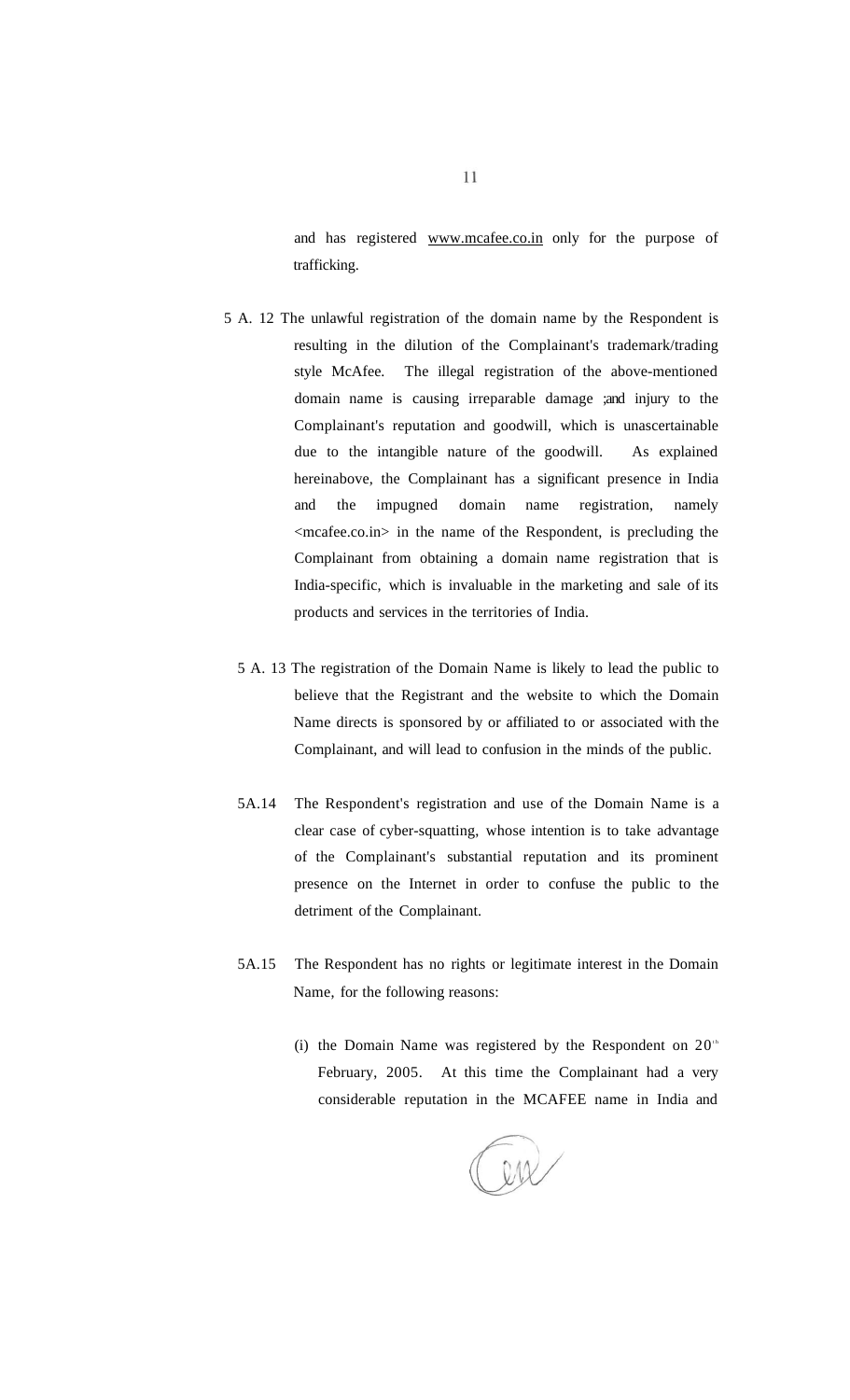elsewhere. The Complainant has common law trade mark rights in the name which it has acquiring on account of priority in adoption and use.

- (ii) The Domain Name was registered, has been used and continues to be used in bad faith. The Complainant relies upon the following:
	- (a) at the time of the registration of the Domain Name by the Respondent, the mark MCAFEE was well-known in India and worldwide. The Complainant has created substantial goodwill in the mark since the Complainant was formed in 1989;
	- (b) the Complainant has not authorized, licensed or otherwise consented to the Respondent's use of the trade mark MCAFEE.
	- (c) the Respondent have, no doubt, been aware that prior to its registration of the Domain Name, that there was substantial reputation and goodwill associated with the mark MCAFEE, which inures and continues to inure to the Complainant. This is evidenced by the fact that the majority of the links on the registrant's website specifically refer to the Complainant or its products;
	- (d) the registration of the Domain Name and its subsequent use by the Respondent is for the purpose of defrauding the public. The Domain Name resolves to a website which does not offer the services of the Complainant.
- 5 A. 16 The registration of the Domain Name and its subsequent use by the Respondent is a deliberate attempt by the Respondent to attract, for

 $200$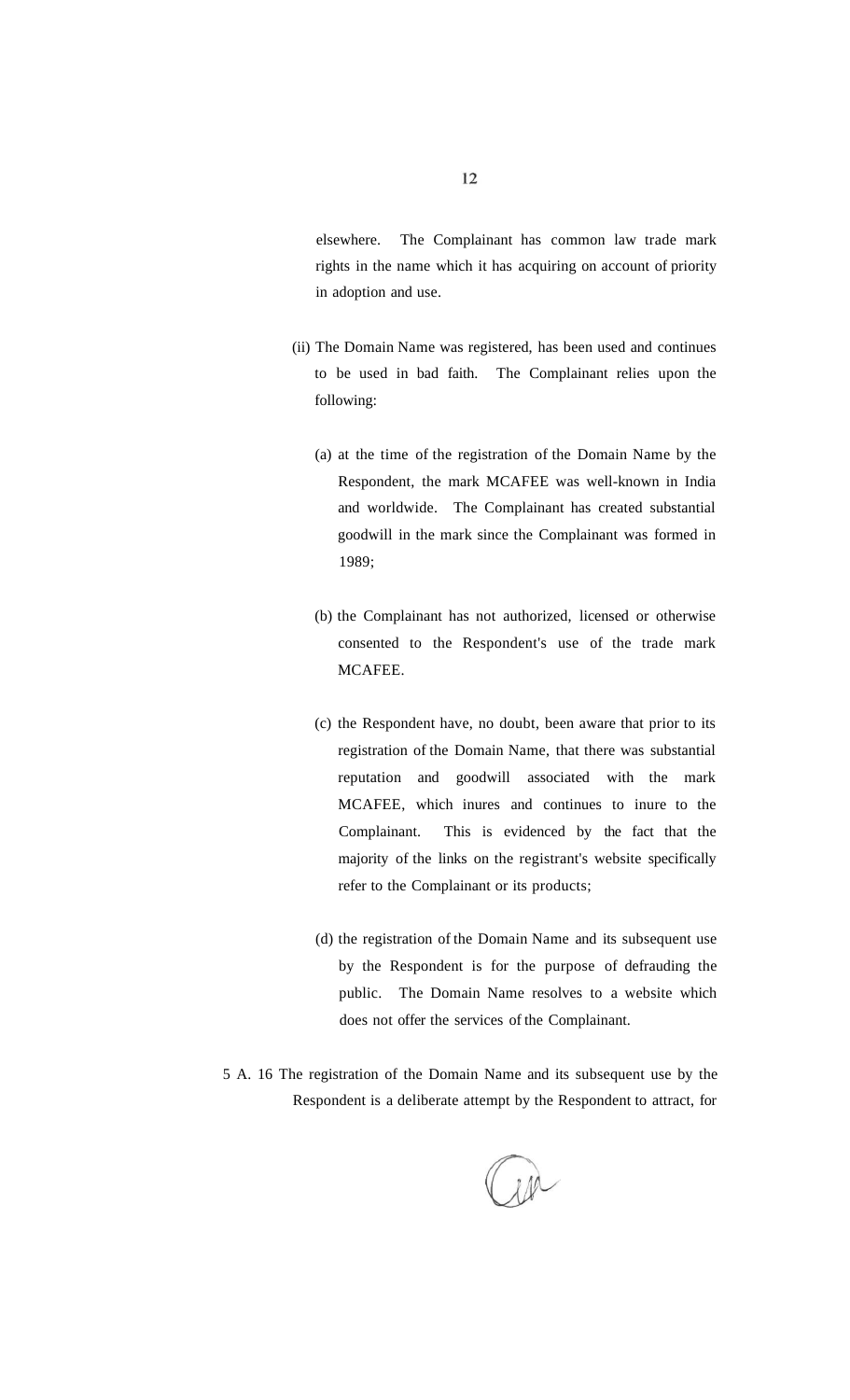commercial gain, Internet users to another online location by creating a likelihood of confusion with the Complainant's MCAFEE mark such as the public is likely to falsely believe that the site to which the Domain Name resolves is sponsored, endorsed or authorized by or in association with the Complainant. The Complainant believes this has been done for fraudulent purposes.

#### **B. Respondent**

- 5B.1 Mcafee Ltd is a company incorporated and existing under the Companies Act 1985 of United Kingdom, having its registered office at 204 Woolwich Road, London, SE7 7QY, United Kingdom. Mcafee Ltd is registered to carry on the business of a general commercial company.
- 5B.2 Chen Shenglu (the Respondent) claim has been authorized by the company Mcafee Ltd to have the Domain Name (Mcafee.co.in) registered on behalf of Mcafee Ltd and the ownership of the Domain Name belongs to Mcafee Ltd. The Domain Name is identical to the company name of Mcafee Ltd. So the Respondent/his client Mcafee Ltd clearly has rights or legitimate interests in respect of the Domain Name.

The Respondent has been accepted as Reseller by the Registrar Direct Information Pvt. Ltd., so the Respondent can provide domain registration service on behalf of his clients (including MCAFEE LTD) to register the Domain Name.

5B.3 According to paragraph 11(2) of The Trade Marks Act 1994 of United Kingdom, "A registered trademark is not infringed by (a)the use by a person of his own name or address, ..." MCAFEE LTD is registered to carry on the business of a general commercial company. MCAFEE LTD has not infringed the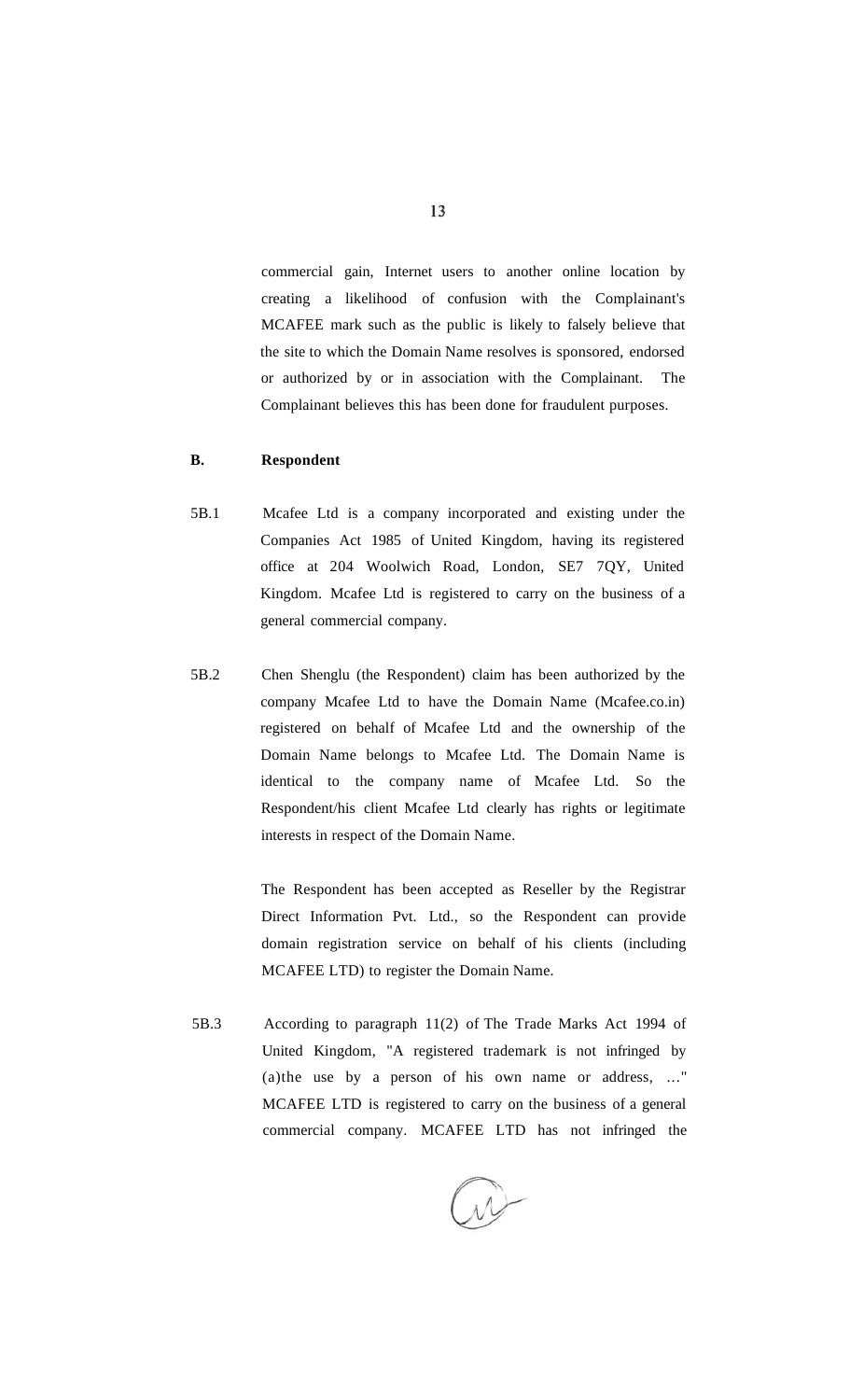Complainant's trademark by using its own name (using Mcafee.co.in to provide portal service). So the Domain Name has not been registered and is not being used in bad faith.

- 5B.4 This case is highly similar to the case No. DBIZ2002-00264 (ABB Asea Brown Boveri Limited v. OZBCOZ). As the ADMINISTRATIVE PANEL DECISION on the Case No. DBIZ2002-00264 (ABB Asea Brown Boveri Limited v. OZBCOZ) shows, the PANEL has decided to dismiss it. So the present Complaint shall be dismissed too.
- 5C.1 In rejoinder, the complainant submit that MCAFEE LTD was incorporated on  $9<sup>th</sup>$  November 2006 by the Respondent with an intention to create a legal friction to create legal rights and interests to legitimize the bad faith registration. It is submitted that the registration of the aforesaid company is illegal and without the consent of the Complainant. The Complainant has filed trademark certificates of various jurisdictions ascertaining its ownership over the trademark MCAFEE. The Complainant was incorporated in the year 1989 and the registration of its trademark MCAFEE in Great Britain and Northern Ireland in favour of the Complainant dates back to the year 1994.
- 5C.2 It is also submitted that the Respondent has no legitimate interest or right in the domain name under dispute as the Respondent itself acknowledges the Complaint's ownership over the trademark "MCAFEE".

# **6. Discussion and Findings**

6.1 The Complainant, while filing the complaint, submitted to arbitration in accordance with the Dispute Resolution Policy and the Rules framed thereunder in terms of paragraph 3(b) of the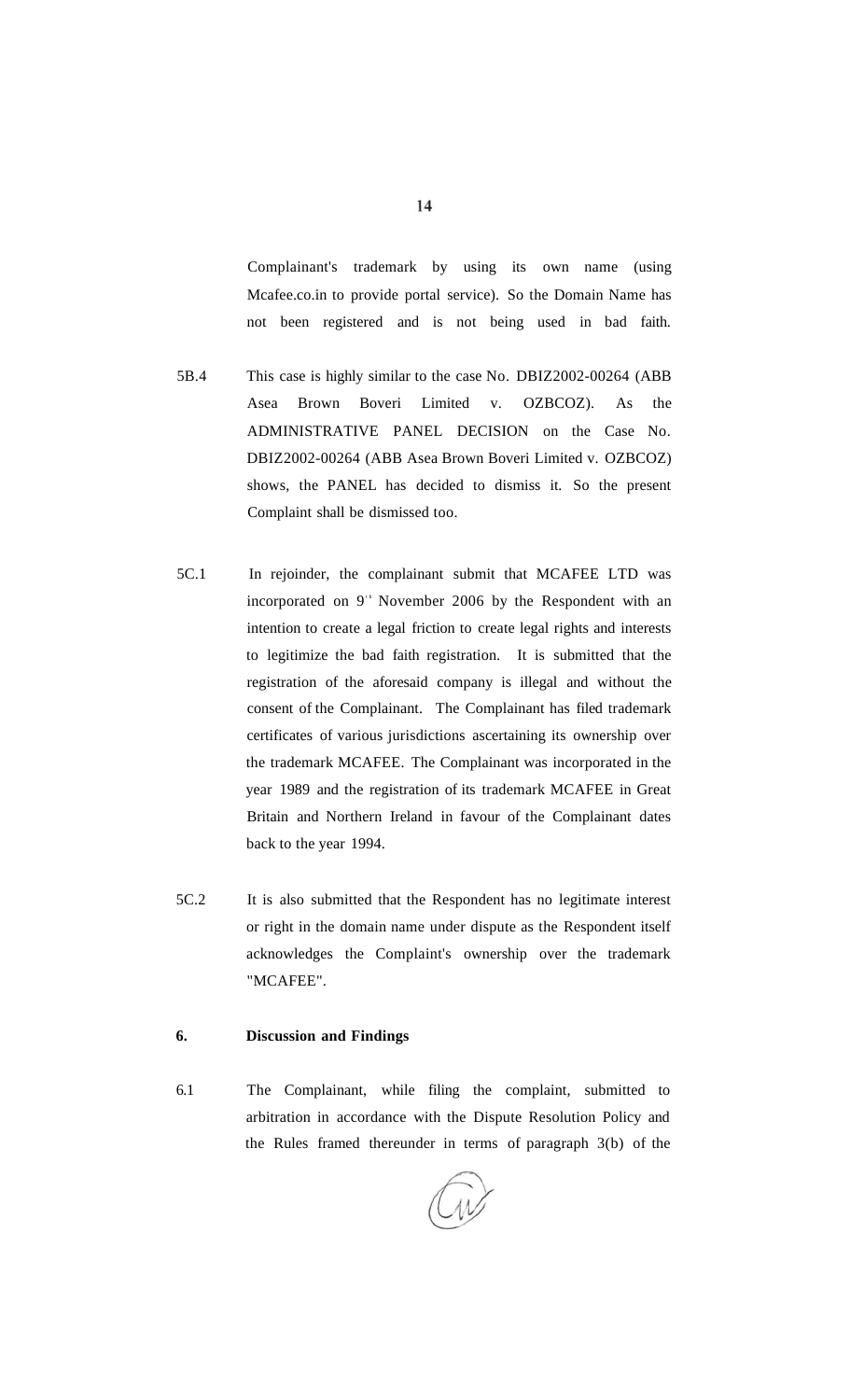Rules and Procedure. The Respondent also submitted to the mandatory arbitration proceedings in terms of paragraph 4 of the Policy.

6.2

Paragraph 12 of the Rules provides that the Panel is to decide the Complaint on the basis of the statements and documents submitted and that there shall be no in-person hearing (including hearings by teleconference video conference, and web conference) unless the Arbitrator, in his sole discretion and as an exceptional matter, otherwise determines that such a hearing is necessary for deciding the complaint. I do not think that the present case is of exceptional nature where the determination cannot be made on the basis of material on record and without in-person hearing. Under Section 19 of the Arbitration & Conciliation Act, 1996, the Arbitral Tribunal is not bound by the Code of Civil Procedure, 1908 or Indian Evidence Act, 1872. Sub-Section 3 of Section 19 also empowers the Arbitral Tribunal to conduct the proceedings in the manner it considers appropriate including the power to determine the admissibility, relevance, materiality and weight of any evidence. It is therefore appropriate to examine the issues in the light of the statements and documents submitted as evidence as per Policy, Rules and the provisions of the Act. The Complainant has filed evidence by way of Annexure A to Annexure H consisting of (A) Printout of WHOIS Search Result (B) Screen shots of Complainant website (C) Printout of disputed website www.mcafee.co.in (D) Copies of WHOIS search indicating registration of various famous trade marks as domain names by Respondent. (E) Copies of Complainants registration certificates (F) Copies of advertisement and award reflecting goodwill of McAfee (G) Copies of previous orders against the Respondent and (H) Power of Attorney of Mr. Vishal Ahuja, with the complaint. The Respondent has also filed documentary evidence consisting of certificate of incorporation of MCAFEE LTD as a company in

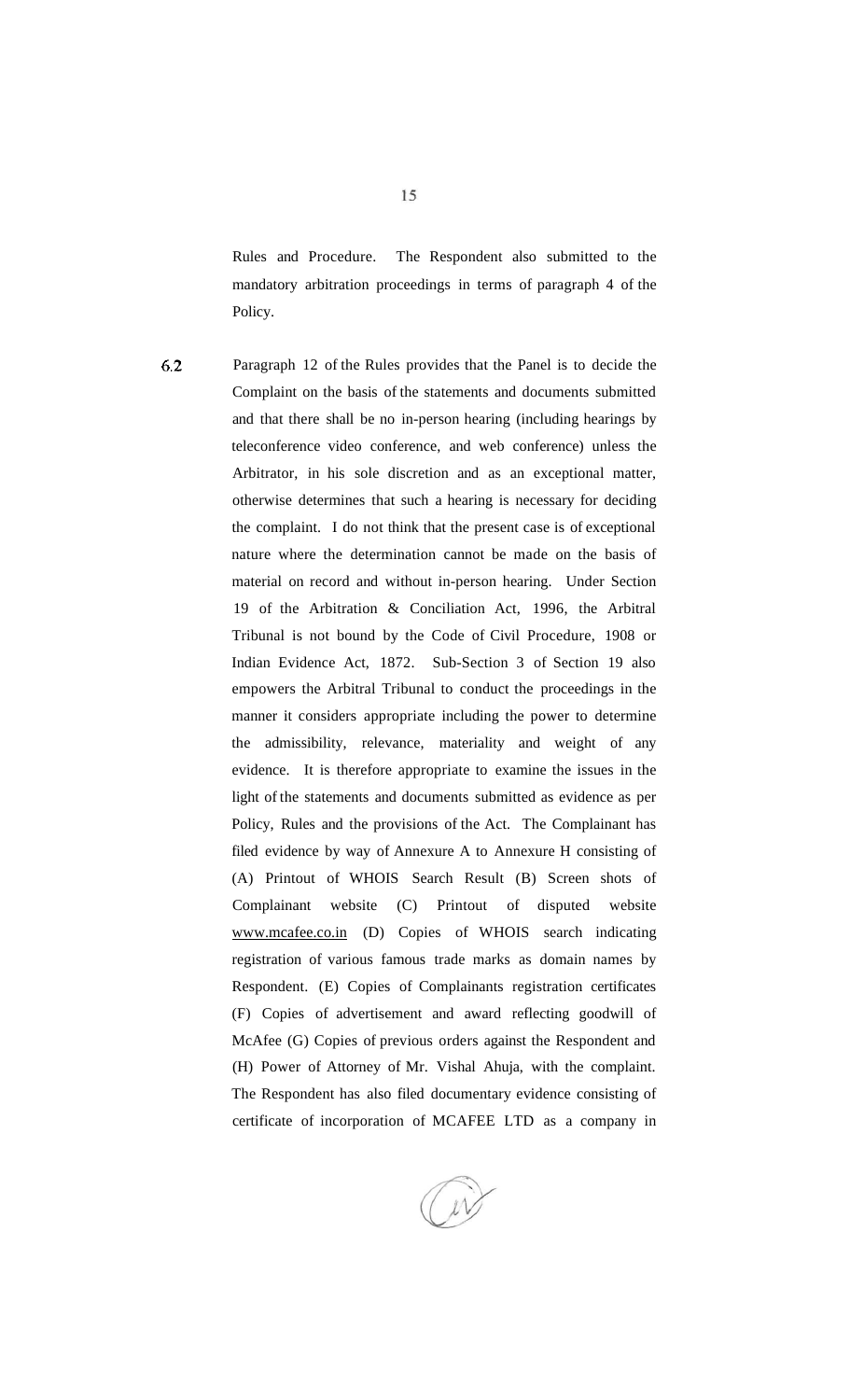U.K. on 9<sup>th</sup> November, 2006, agreement dated November 9, 2006 between Respondent and MCAFEE LTD and copy of WIPO decision in caseNo.DBlZ2002-00264 along with its Response.

- 6.3 Affidavit of Mr. Vishal Ahuja has been filed as evidence to support the claims made in the complaint and Rejoinder by the Complainant. Respondent filed his affidavit by way of evidence in support of his case.
- 6.4 The onus of proof is on the Complainant. As the proceeding is of a civil nature, the standard of proof is on the balance of probabilities. The material facts pleaded in the complaint concerning the Complainant's legitimate right, interest and title in the trade mark, trade name and domain name McAfee and the reputation accrued thereto have neither been dealt with nor disputed or specifically denied by the Respondent. The Respondent has also not denied the correctness or genuineness of any of the Annexures A to H to the Complaint. The Respondent admits in paragraph B.l of his reply that Complainant has the trade mark McAfee while making general denial of the case set up by complaint in paragraph 1 to 10 of the complaint.
- 6.5 Under the provisions of Order 8 Rule 5 of the Code of Civil Procedure the material facts as are not specifically dealt with and denied are deemed to be admitted. The decision of Hon'ble Supreme Court of India in the matter of Jahuri Sah Vs. Dwarika Prasad - AIR 1967 SC 109, be referred to. The facts as are admitted expressly or by legal fiction require no formal proof, (see Section 58 of The Indian Evidence Act, 1872). The Panel therefore accepts the case set up and the evidence filed by the Complainant and concludes that the same stand deemed admitted and proved in accordance with Law. The material fact that Complainant has the trade mark McAfee is admitted by the Respondent and need no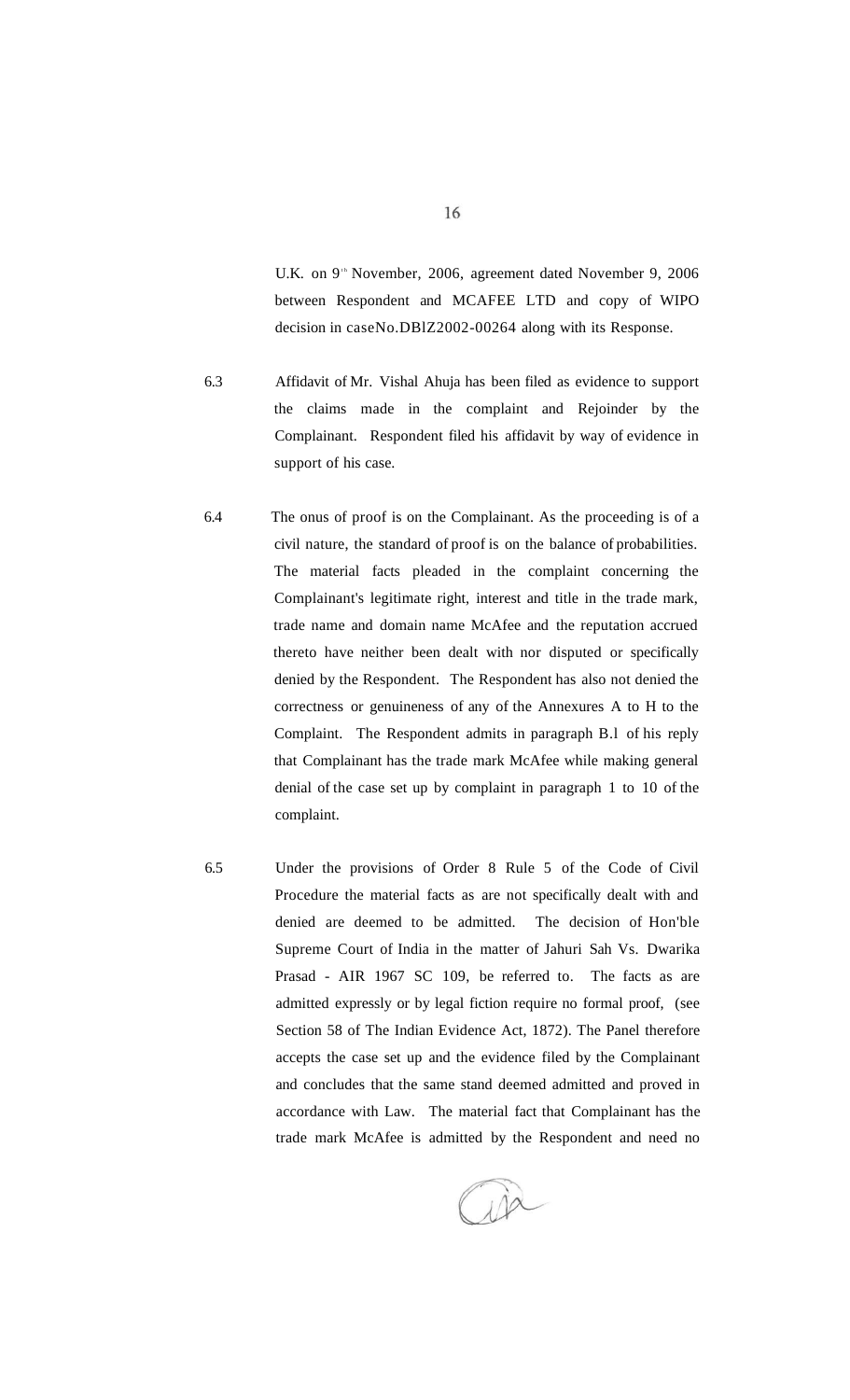formal proof.

6.6 The Respondent claims to have registered the domain name on behalf of MCAFEE LTD., a company incorporated in U.K. to carry on the business as a general commercial company. The Respondent also claim to have obtained registration of domain name in good faith as he has a legitimate right to use his own name as a domain in view of the provisions of Section 11(2) of U.K. Trade Mark Act, 1994

6.7 The database address of the Respondent mentioned in the complaint in the title and paragraph 4 of the complaint is:

| Address: | Chen Shenglu                |
|----------|-----------------------------|
|          | 1607, East,                 |
|          | Jinghuayuan, Xiangmei Road, |
|          | Shenzhen                    |
|          | Guangdong, 518000           |
|          | <b>CHINA</b>                |

- 6.8 The WHOIS record filed as Annexure A to the complaint show that the domain name [www.mcafee.](http://www.mcafee)co.in was created on 20<sup>th</sup> February, 2005 in the name of Respondent Mr. Chen Shenglu as the registrant.
- 6.9 The present complaint was filed with .In Registry (NIXI) on November 2, 2006 and on receipt of the complaint Registry lock was put on the disputed domain name on the same date.
- After the initiation of proceedings in terms of In Domain Name 6.10 Dispute Resolution Policy and INDRP Rules of Procedure, the Respondent as a Sole Director incorporated a company on November 9, 2006 and entered into an agreement of Domain transfer to the company w.e.f.  $10<sup>th</sup>$  November, 2006. The agreement for transfer is signed by Respondent, Mr. Chen Shenglu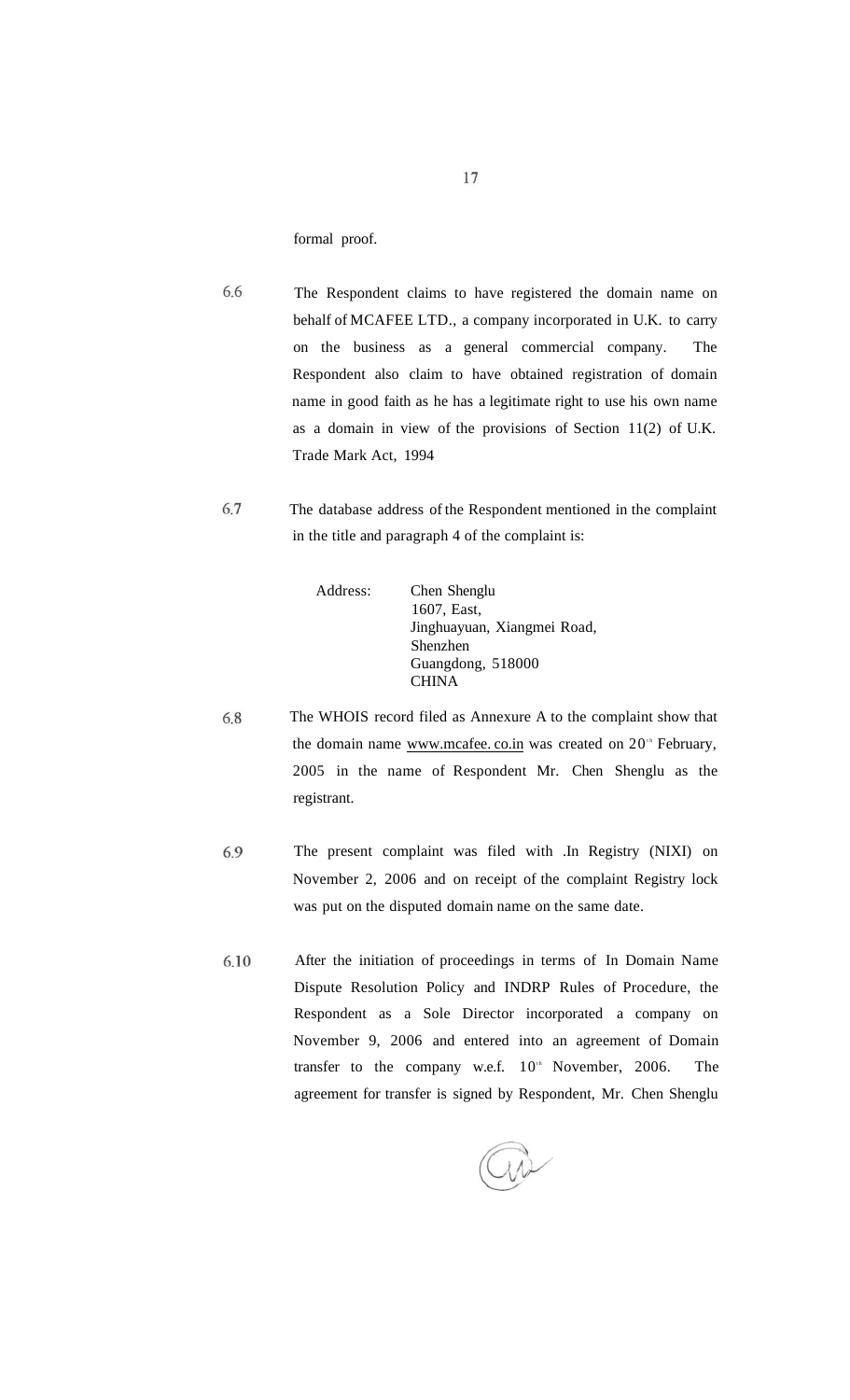as a transferer and also on behalf of transferee on November 9, 2006. The Registrant of disputed domain name as per WHOIS record continues to be the Respondent and no changes were allowed to be made therein subsequent to November 2, 2006.

- 6.11 The Panel will examine the contentions raised by the parties and deal with the same in accordance with law, despite there being no specific denial of the material averments made in the complaint as noticed above.
- 6.12 Paragraph 10 of the Policy provides that the remedies available to a Complainant pursuant to any proceedings before an arbitration panel shall be limited to the cancellation or transfer of domain name registration to the Complainant.
- 6.13 Paragraph 4 of the Policy lists three elements that the Complainant must prove to merit a finding that the domain name of the Respondent be transferred to the Complainant or cancelled:
	- (i) the domain names are identical or confusingly similar to a name, trademark or service mark in which the Complainant has rights; and
	- (ii) the Respondent has no rights or legitimate interests in respect of the domain names; and
	- (iii) the domain names have been registered and are being used in bad faith.

That being so, the Panel will now proceed to examine if the Complaint has discharged its onus to prove each of the three elements specified in paragraph 4 of the Policy.

 $\sum$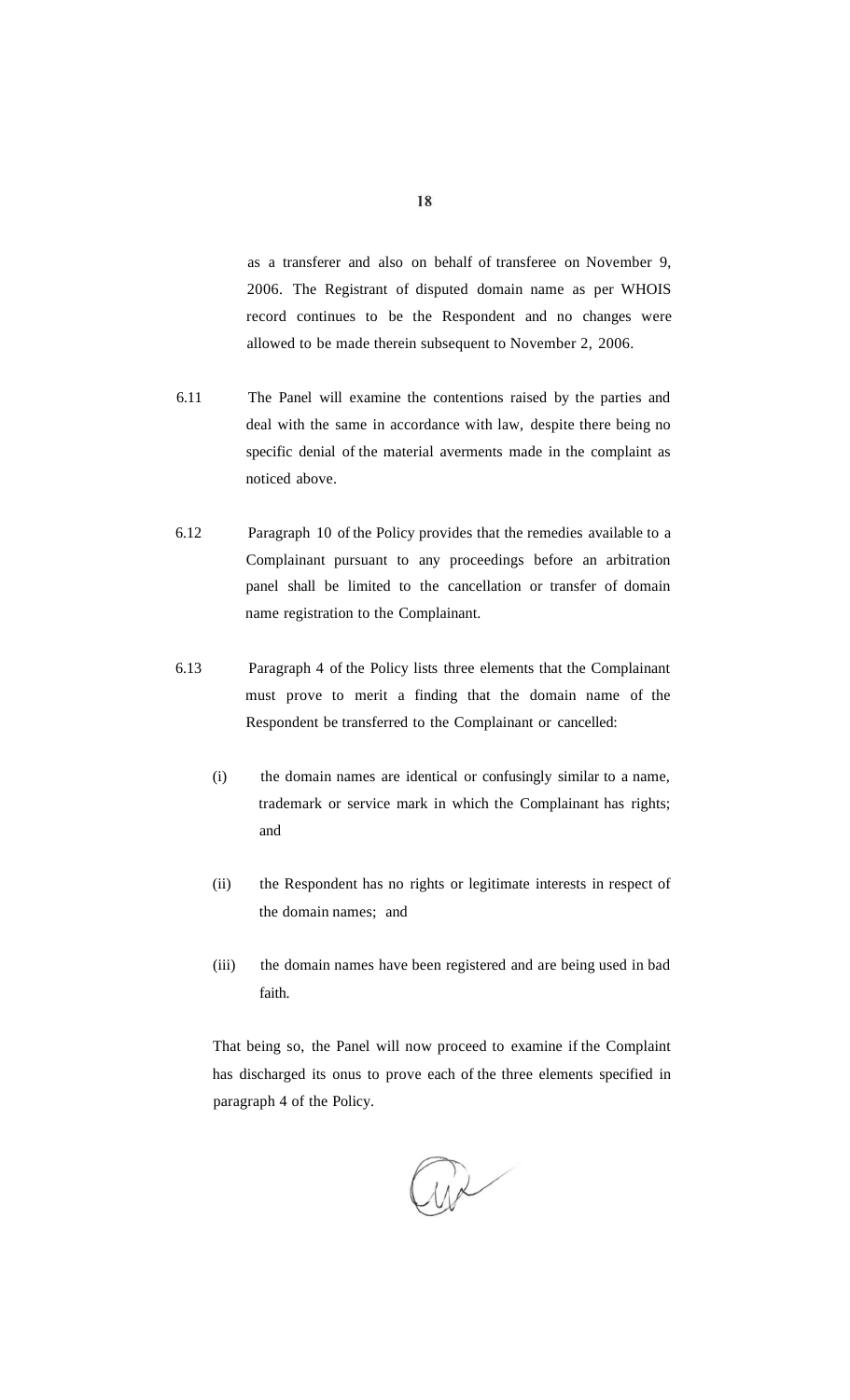# **A. Identical or Confusingly Similar**

- 6A.1 The Complainant is a company incorporated with the name McAfee, forming as a key, leading and essential portion of its corporate name. The incorporation of the Complainant Company in 1989 under the law of Delware USA is not in dispute.
- 6A.2 It is also not disputed that the Complainant is the registrant of Domain name www.mcafee.com since 5<sup>th</sup> August, 1992.
- 6A.3 It is also not in dispute that the Complainant is the registrant of trade mark McAfee under no. 1554705 dated 24<sup>th</sup> November, 1993 in U.K. in respect of Computer programs falling in class 9 of the international specification of goods. The Complainant is also the registrant of trade mark **McAfee** under No.773243 in class 9 in India, under No. 1818780 in USA, under No.4278694, 4278695 and 4507572 in Japan. [MCAFEE.com i](http://MCAFEE.com)s also registered as a service mark in the name of Complainant under  $No.2601,537$  as of  $30^{\circ}$  July, 2002 by United States Patent & Trade Marks Office for the goods and services falling in International Classes 9, 16, 35, 37 and 42.
- 6A.4 The Respondent, in his response dated November 25, 2006 admitted the rights of the Complainant to the trade mark **McAfee.**
- 6A.5 The averments made in the complaint and the evidence produced on record by the Complainant sufficiently establishes the prior adoption and registration of the trade mark / domain name McAfee, as aforesaid, by the Complainant.
- 6A. 6 The proprietary rights in a trade mark / service mark are not acquired merely on account of Registration in India but on account of priority in adoption, use and even on account of transborder reputation spilling over to India. Reference be made to the matter of Century Traders Vs.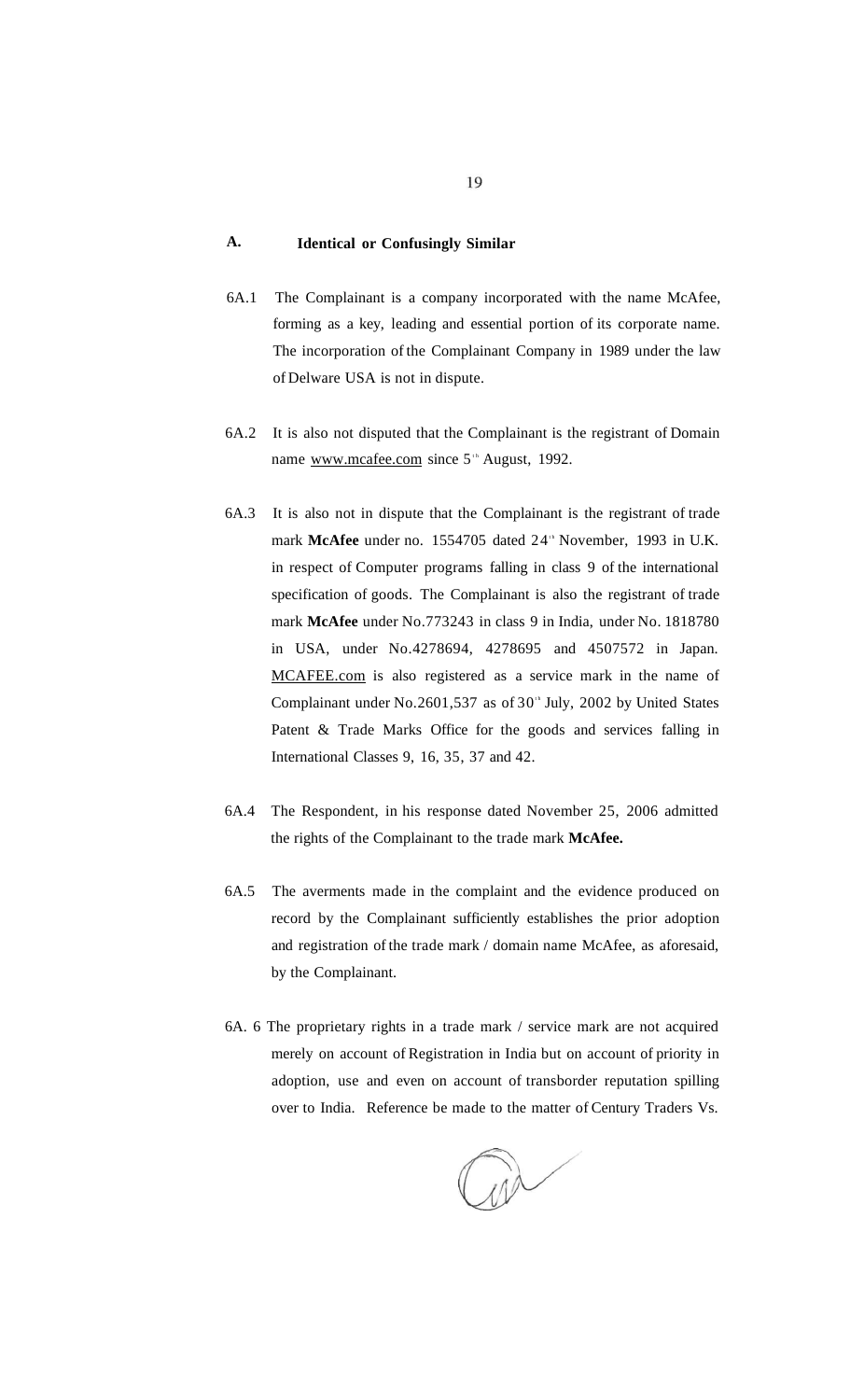Roshan Lal AIR 1978 Delhi 250 (DHC) and N.R Dongra Vs. Whirlpools Corporation - 1996 PTC 476 (DHC) and 1996 PTC 583 (Supreme Court of India). There is sufficient material on record to establish proprietary rights of the Complainant in the mark McAfee.

- 6A. 7 The copies of registration of trade mark McAfee and print outs of the Complainant's website has also been placed on record and are not disputed by the Respondent.
- 6A.8 The Complainant has thus discharged its onus in establishing its proprietary rights in the mark / name McAfee on account of priority in adoption, use and registrations. The Complainant has also succeeded in establishing his right to the domain name consisting of the mark [www.macfee.com o](http://www.macfee.com)n account of their prior use and registrations.
- 6A.9 As mentioned above, when one accesses the website at the domain name <[www.mcafee.com>,](http://www.mcafee.com) the site shows the official site hosted by the Complainant and has all the text and other information, data and material of the Complainant. The website of the Complainant has the relevant inputs and artistic designs, logos and trademarks of the Complainant company. Further, when one types in the browser the domain name <[www.mcafee>](http://www.mcafee), it automatically takes you to the official website of the Complainant at [<www.mcafee.com>.](http://www.mcafee.com)
- 6A.10 The domain name [www.mcafee.co.in r](http://www.mcafee.co.in)egistered by the Respondent in India is identical to the trademark / trade name and domain name of the Complainant. The panel therefore, hold that the domain name registered by the Respondent is identical and confusingly similar to the trade mark, trade name, service mark and domain name of the Complainant.

#### B. **Rights or Legitimate Interests**

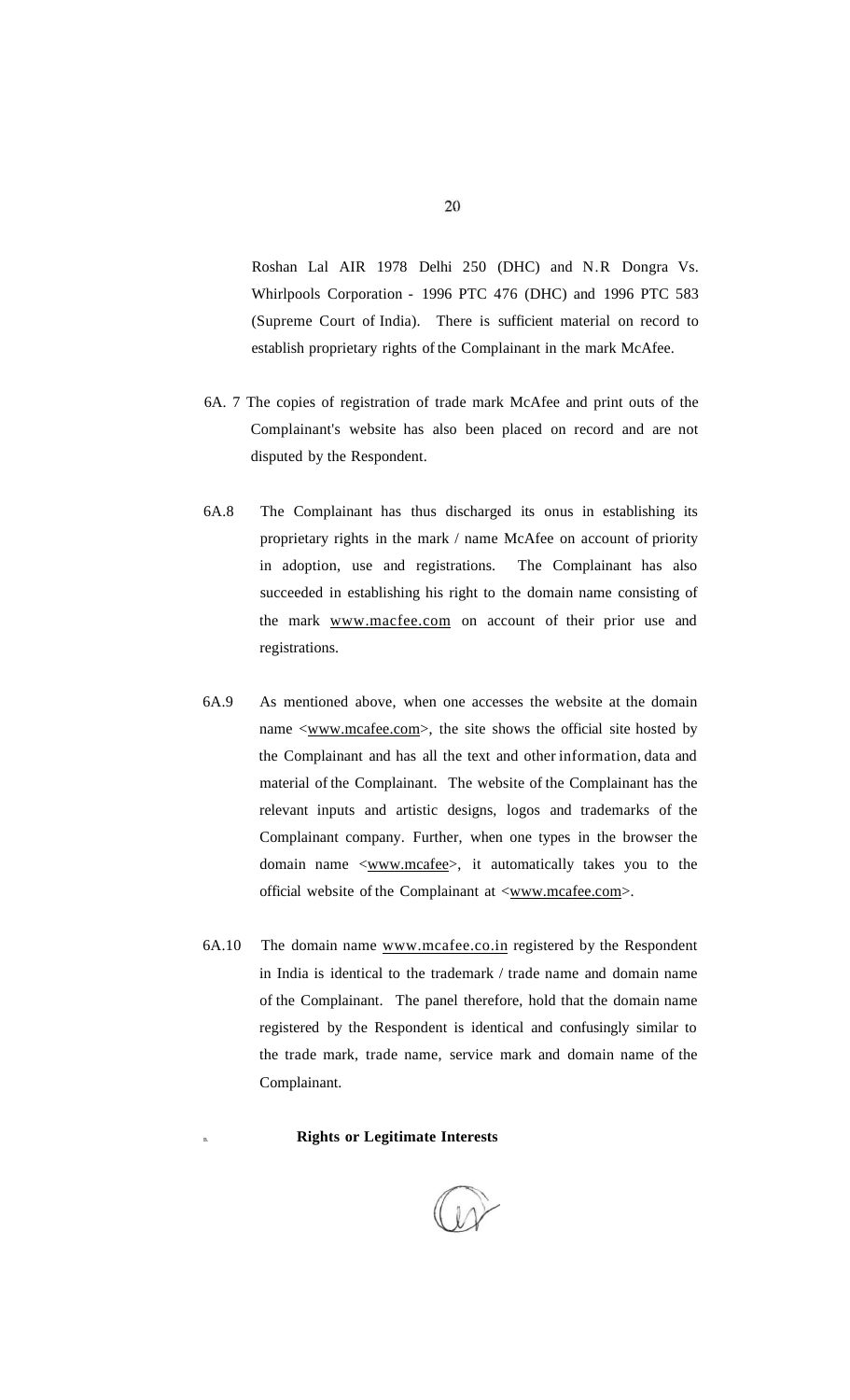- 6B.1 Paragraph7 of the Policy lists the following three non-exclusive methods for determining whether the Respondent has rights or legitimate interests in a disputed domain name:
	- (i) before any notice to the Registrant of the dispute, the Registrant use of, or demonstrable preparations to use, the domain name or a name corresponding to the domain name in connection with a bona fide offering of goods or services;
	- (ii) the Registrant (as an individual, business, or other organization) have been commonly known by the domain name, even if the Registrant has acquired no trademark or service mark rights; or
	- (iii) the Registrant is making a legitimate noncommercial or fair use of the domain name, without intent for commercial gain to misleadingly divert consumers or to tarnish the trademark or service mark at issue.
- 6B.2 As to the circumstances under paragraph 4 of the Policy, the Complainant has not consented to the Respondent's use of the domain name, which incorporates the Complainant's trademark / trade name / domain name McAfee or the marks as are identical or deceptively similar thereto. The domain name <[www.mcafee.co.in>](http://www.mcafee.co.in) bear no relationship to the business of the Respondent. The Respondent bears no relationship to the business of the Complainant. The Respondent is neither a licensee of the Complainant, nor has it otherwise obtained authorization, of any kind whatsoever, to use the Complainant's mark. The Respondent has nothing to do remotely with the business of Complainant. The Respondent has never been commonly known by the domain name in question. The Respondent is not at all making a legitimate non-commercial or fair use of the domain name. The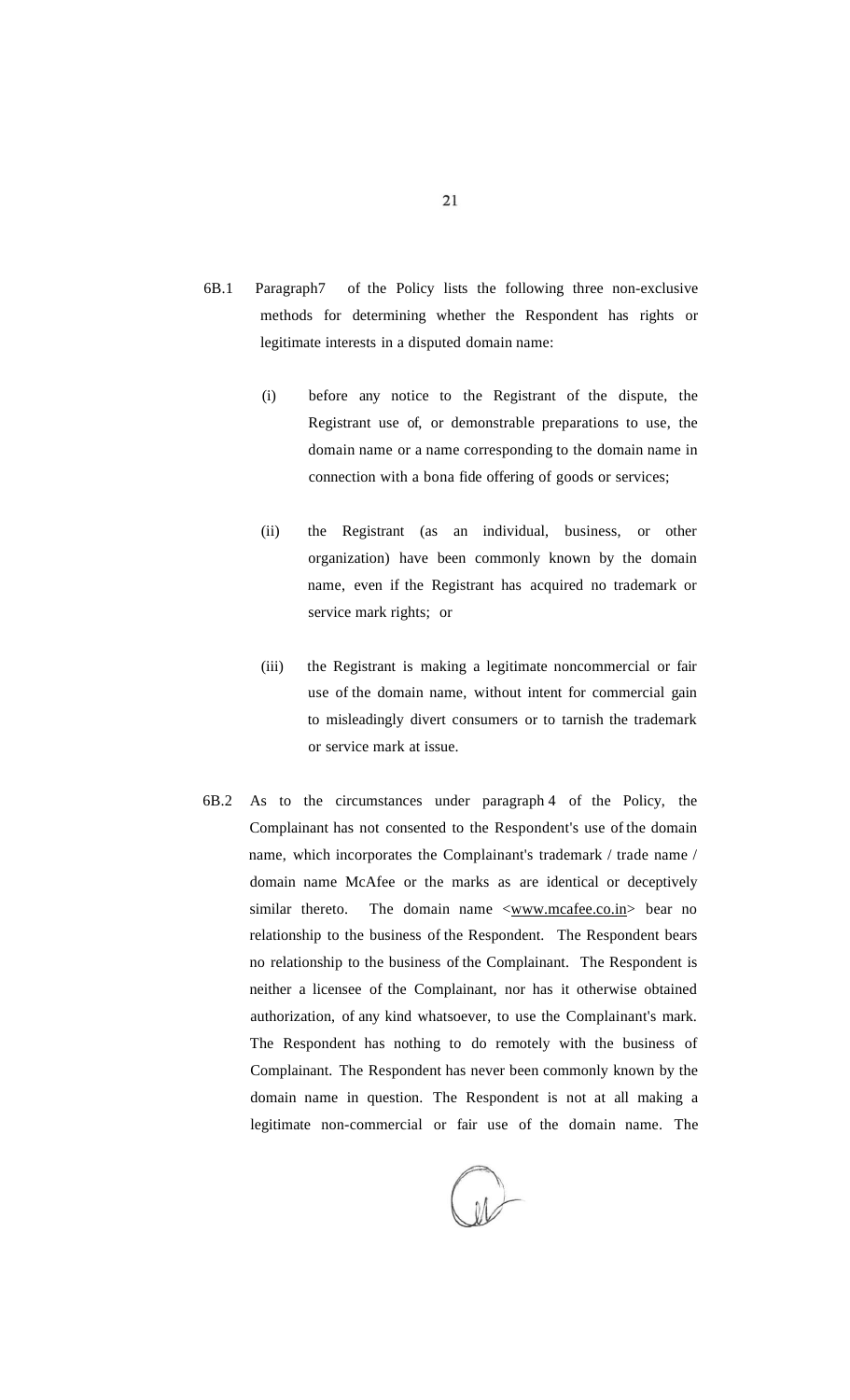Respondent is, on the contrary, making commercial use by using the same to promote its business of general commerce.

- 6B.3 An entity desirous of trading or providing its services through the medium of the internet invariably uses its existing trademark/trading style or service mark as its domain name so as to avoid confusion between what is advertised upon the Internet and the mark as used in the physical world. Further, the use of the real-world trademark serves as the most visible, identifiable and verifiable indicator of the existence of the entity in question upon the Internet. In view of this, the Complainant's domain name, located at the URL [www.mcafee.com,](http://mvw.mcafee.com) functions as a trademark in the Internet world, as the Complainant provides exhaustive information, advertisements and sales of its products through its said website. No entity other than the Complainant, therefore, has any right or justification to use the word **"McAfee"** or any deceptively similar mark, in respect of its domain name.
- 6B.4 Once a Complainant makes a *prima facie* showing that a Respondent lacks rights to the domain name at issue, the Respondent must come forward with proof that it has some legitimate interest in the domain name to rebut this presumption. *Document Technologies, Inc.* v. *International Electronic Communications Inc.,* WIPO Case No. D2000-0270.
- 6B.5 The Respondent claims right or legitimate interest in the domain name in question on the ground that the disputed domain name is derived from the corporate name of his company MCAFEE LTD. and that under Section 11(2) of the Trade Marks Act, 1994 of United Kingdom a registered trade mark is not infringed by the use of a person of his name or address. This panel finds that the claims made by the Respondent are devoid of any merit and are not sustainable in law. The registration of the disputed domain name, as is apparent from the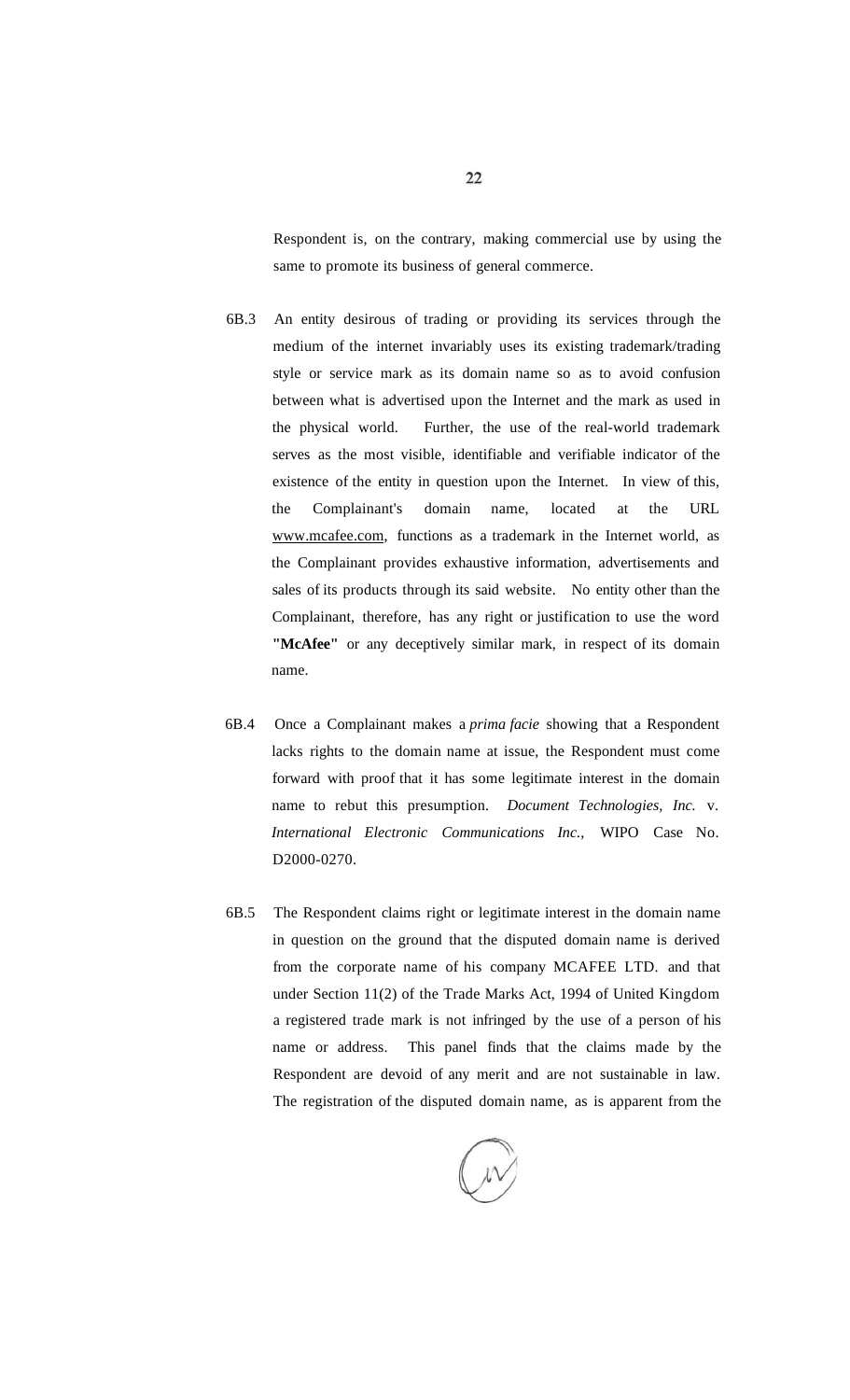record maintained by WHOIS Registry, was made in the name of the Respondent, Mr. Chen Shenglu in his own name on  $20<sup>th</sup>$  February, 2005. At the time of registering the disputed domain name, the company MCAFEE LTD. had not even been incorporated.

Section 35 of The Trade Marks Act, 1999 as is in force in India also provides that nothing in the Act shall entitle the proprietor or a registered user of a registered trade mark to interfere with any *bonafide*  use by a person of his own name or that of his place of business

The question which arises for consideration is as to whether the Respondent's use of the disputed domain name is in fact use of his own name at the first instance and whether such use is bonafide. McAfee is admittedly the registered trade mark of the Complainant and the earliest registration produced on record is as of  $24$ <sup>th</sup> November, 1993 in the United Kingdom. The domain name [www.mcafee.com](http://www.mcafee.com) is registered in the name of the Complainant as of August 1992 and million of users in many countries in the world are attracted to the said site. The Complainant is also the registered proprietor of the trade mark **McAfee** in India under No.773243 in class 9. The company MCAFEE LTD. was incorporated by the Respondent as a Sole Director on November 9, 2006 i.e. subsequent to the filing of the above complaint with .IN Registry. It is a matter of record that the above complaint was filed with .IN Registry on November 2. 2006 and on the same date, the Registrar's lock was put on the disputed website. The incorporation of a company with an identical name McAfee Ltd. in U.K., on the part of the Respondent is merely an attempt to set up a defense under Section 11(2) of the U.K. Trade Mark Act, 1994 irrespective of the fact if such defence is at all available to the Respondent in law. The Respondent has not given any justification or explanation as to how he came about to adopt and register www.mcafee.co.in as his domain name, which is admittedly not his

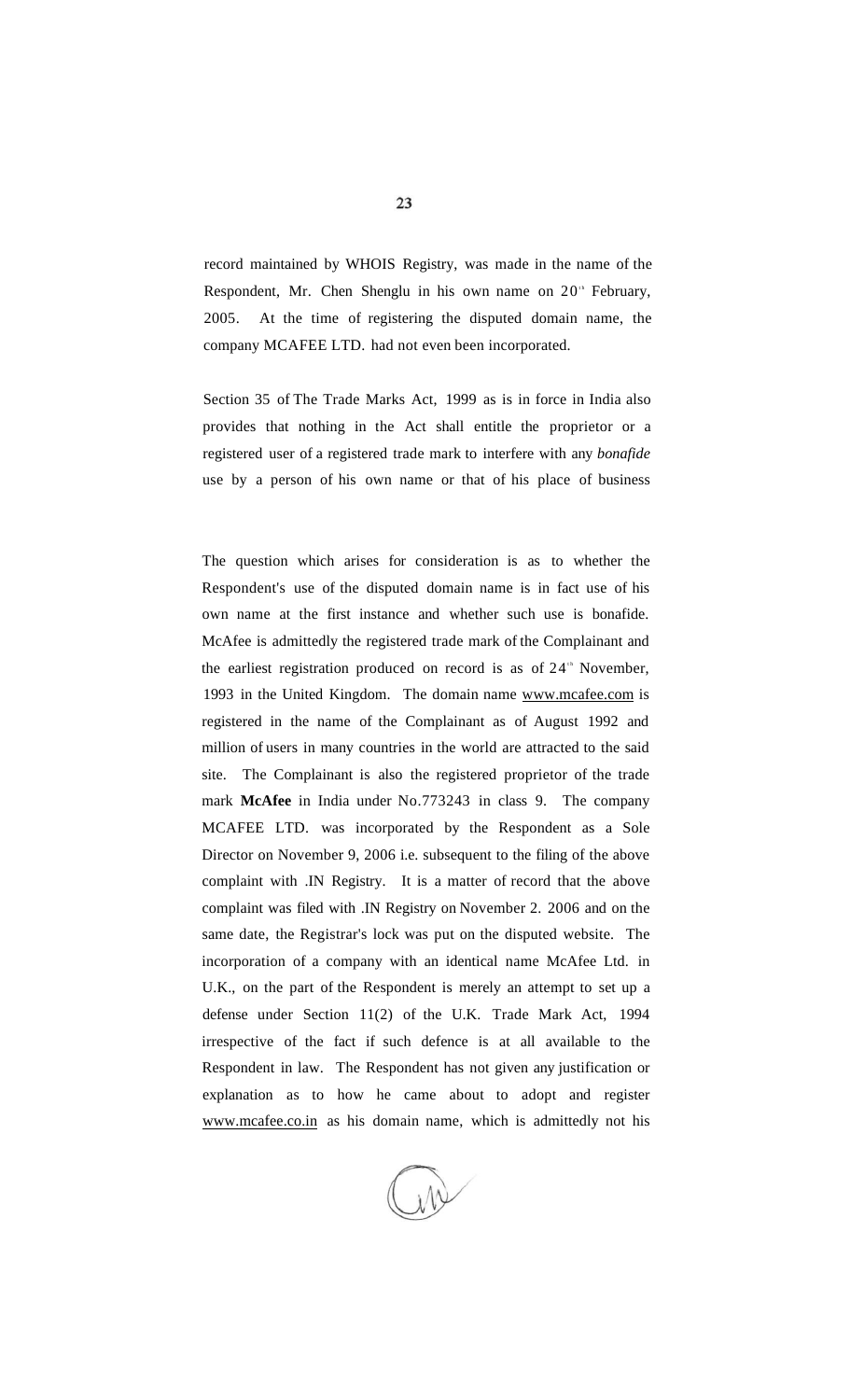own name. The incorporation of a company with an identical name on November 9, 2006 and the agreement dated November 9, 2006 for transfer of the domain name by the Respondent to his own company, by no stretch of imagination be treated as a bonafide registration or use.

- 6B.6 The Policy prohibits the transfer of a domain name registration to another holder during a pending administrative proceeding brought pursuant to Paragraph 4 of the Policy. The policy is susceptible to an interpretation that would permit transfer of registration after notice of the complaint to the Respondent but before official commencement of the proceedings by way of notification from the provider. Prior Panel decisions have refused to embrace this interpretation, noting that to do so would cause an injustice on Complainant's who have initiated complaints in accordance with the Policy and the Rules. See, e.g., *Kirkbi AG v. Company Require / Karlina Konggidinata and Pool, com, Inc.,* WIPO Case No. D2004-0359; *British Broadcasting Corporation*  v. *Data Art Corporation /Stoneybrook,* WIPO Case No. D2000-0683. Indeed, the distinguished panelists in these decisions aptly observed that such an interpretation would appear to permit, if not actually encourage, the phenomenon of "cyberflying", where a registrant of a domain name, when named as the Respondent in a domain name dispute case, systematically transfers the domain name to a different registrant to disrupt the proceeding.
- 6B.7 This Panel is in agreement with the prior decisions of these distinguished panelists. Further, even if Paragraph 8(a) were to be narrowly read to provide that a proceeding is pending only upon commencement of the proceeding in a formal sense, the Panel concludes from the circumstances of this case that the named Respondent in the original Complaint Mr. Chen Shenglu has been the beneficial holder of the disputed domain names on November 2, 2006 on which date Registrar's lock was put on the; domain. The

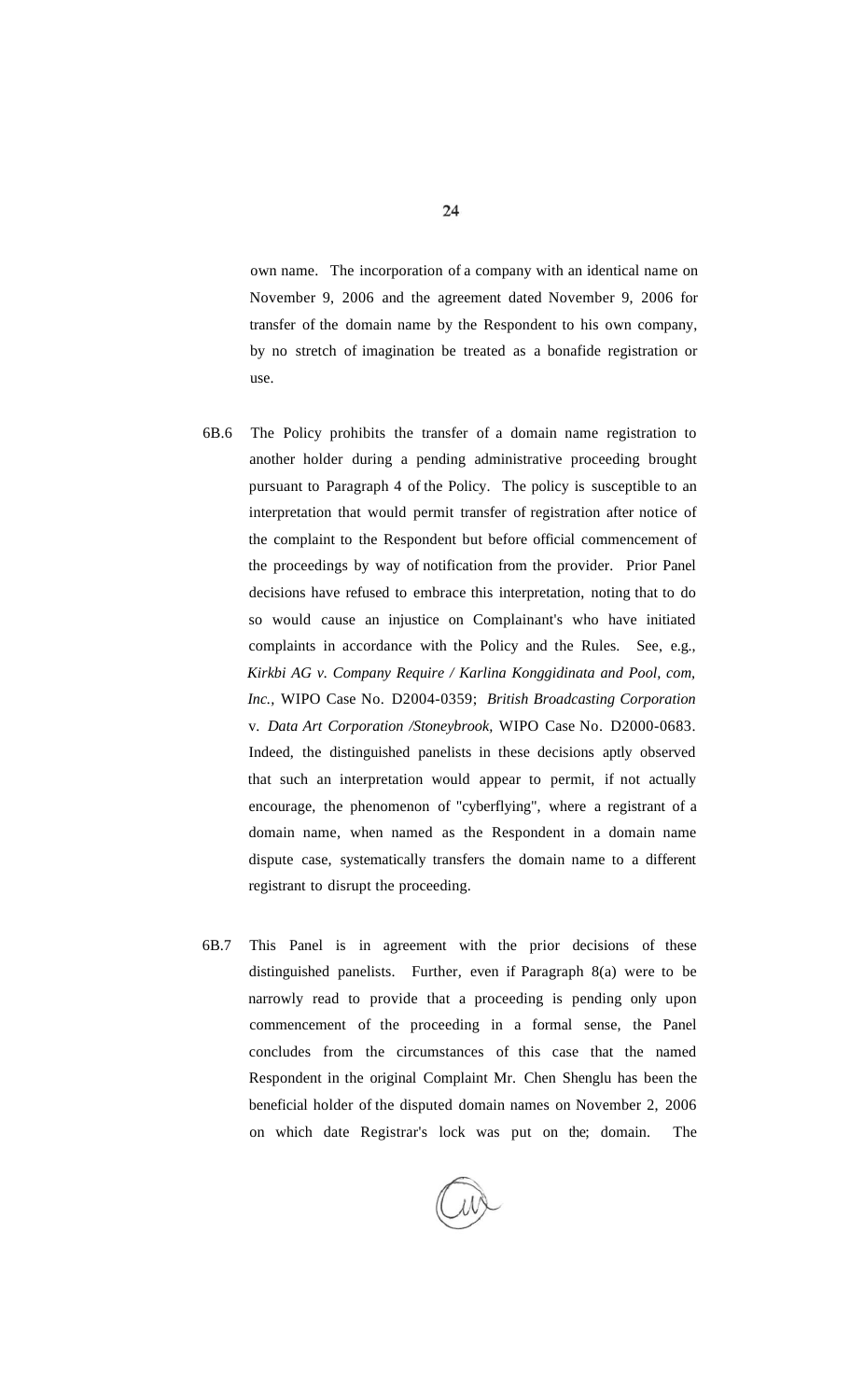Respondent Mr. Chen Shenglu still controls the domain names and is therefore the proper Respondent in this proceeding, notwithstanding the ostensible transfer of the registrations to the company MCAFEE LTD. following the filing of the Complaint. See *British Broadcasting Corporation v. Data Art Corporation / Stoneybrook,* WIPO Case No. D2000-0683. In the said case the Panel decided that a change in the registrant of the disputed domain name after notice to the Respondent of the complaint but before formal commencement did not affect the proceedings. In the present case, the registrant of disputed domain name continues to be the Respondent.

- 6B.8 The evidence on record shows that the Respondent, having full knowledge of its obligation under Paragraph 8(a) of the Policy, proceeded to incorporate a company with Complainant's trade mark as part of his corporate name and enter into a sham transaction between himself as transferer and also on behalf of transferee without the knowledge, consent or information of the Complainant. The Respondent did not furnish any plausible explanation as to in which circumstances the name of MCAFEE LTD was registered as domain names. Respondent is fully aware about the implications, rights and liabilities of the registered holder of domain names and also the powers of the person in control of such domain names. The Respondent, for all material times, has been in control of the disputed domain names. The object of such attempt to transfer could not be other than to create a defence under Section 11(2) of U.K. Trade Marks Act and to have commercial gain, to prevent the owner of a trademark to reflect the mark in corresponding domain names and thereby create confusion in the mind of internet users.
- 6B.9 This Panel finds that this a typical case of "cyberfyling" in an attempt to circumvent the Policy.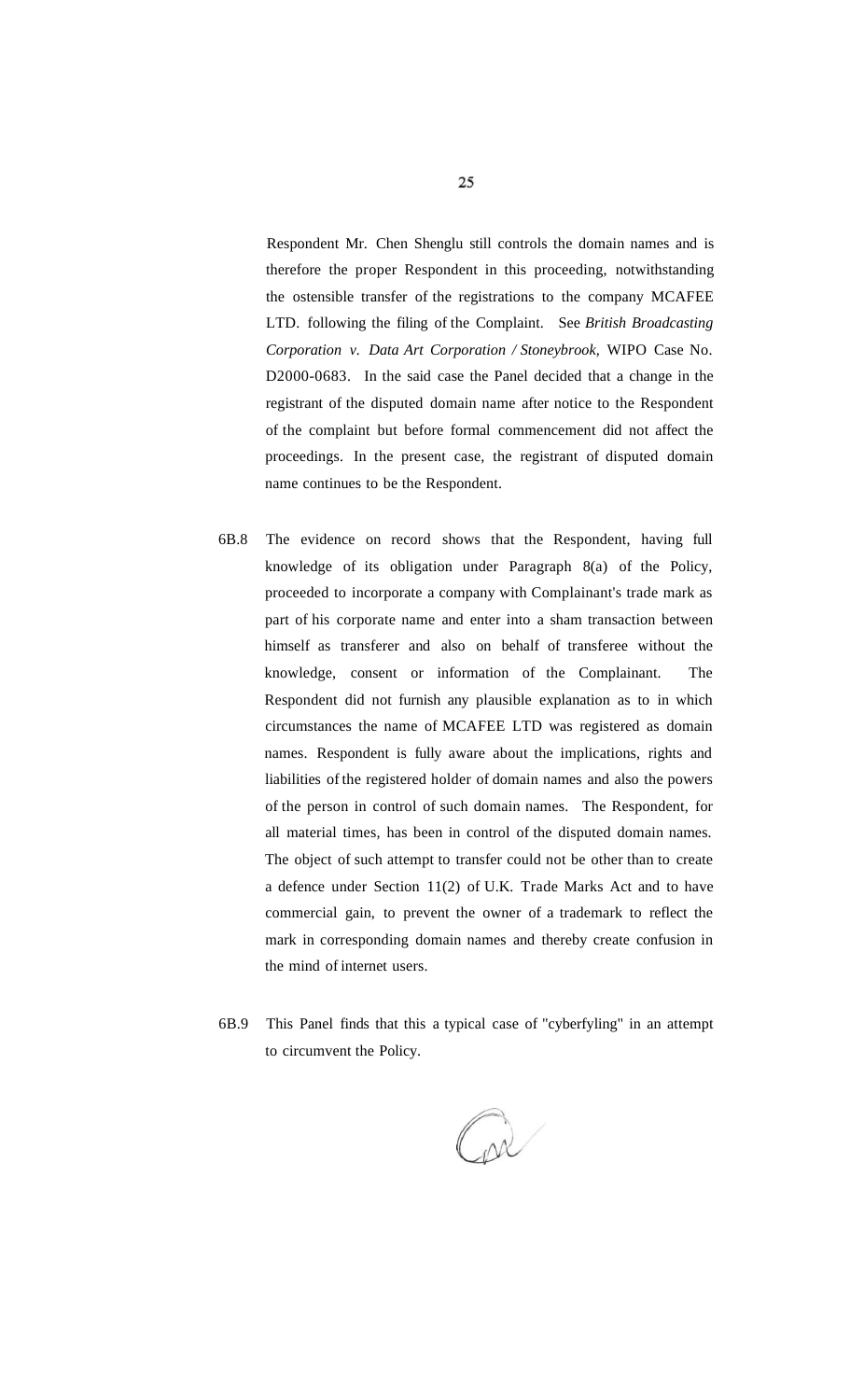6B.10 The defense of bonafide use of his own name by the Respondent in an action for infringement and passing off in the light of provisions of Section 35 of the Indian Trade Marks Act, 1999 (which is similar to Section 11(2) of the U.K. Trade Marks Act 1994) was considered by the Indian Courts in numerous cases, some of which are as follows:

# (i) **In the case of K.G. Khosla Compressor Limited v/s Khosla Extraktions Ltd (1986 PTC 211), the High Court of Delhi held as under:-**

*"I cannot accept the argument of Mr. Sanghi that a person is entitled to carry on his business in his own name and that there could not be any restraint on that. This is in fact too general a proposition. Even S. 34 of the Trade and Merchandise Marks Act referred to by Mr. Sanghi protects a person of the bonafide use of his own name. However, this is not the case before me and I would say no more on the this submission of Mr. Sanghi. The point that is at issue is if a person is entitled as of right to have a company registered in a name which happened to be his own name. I would say he has no such right. The right to incorporate a company in a particular name is a statutory right. S. 20 of the Act prescribes that no company shall be registered by a name, which in the opinion of the Central Govt., is undesirable. Sub-s. (2) ofS. 20 says that if a name which is identical with or too nearly resembles the name by which a company in existence has been previously registered it may be deemed to be undesirable. I cannot read into S. 20 of the Act that whenever a person applies for registration of a company in his name or in the name of his family members it must be registered. This is not the law and could not be the law. "* 

(ii) **The Division Bench of Delhi High Court in B.K. Engineering Company v/s Ubhi Enterprises (1985 PTC 1) held as under:-**

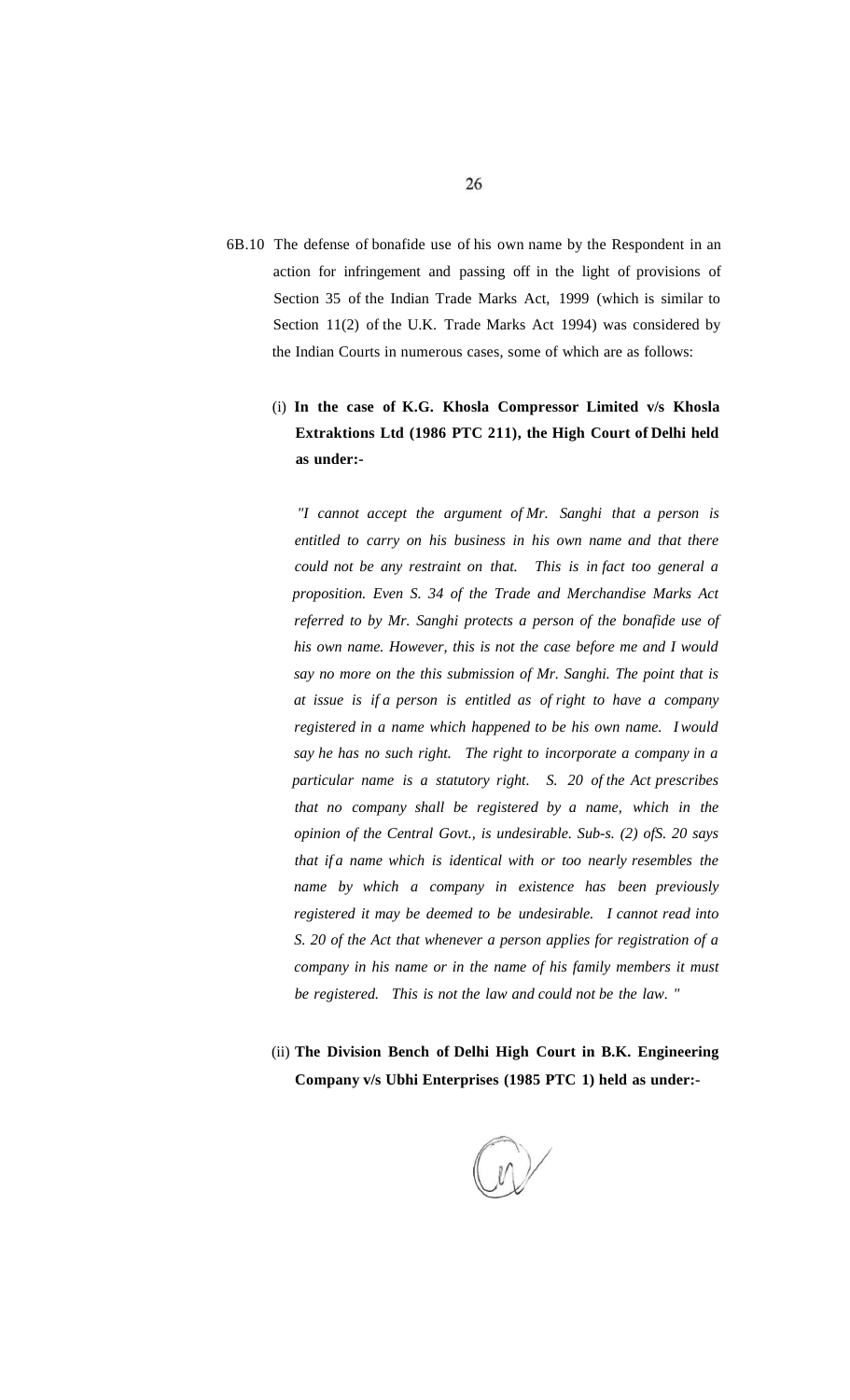*"Even if a man uses his own name as to be likely to deceive and so to divert business from the plaintiffs to the defendants he will be restrained."* 

In paragraph **16** of the judgment the Court held as under:-

*"The defendants say that they are entitled to use 'B.K.-81" as B.K. is an abbreviation of their deceased mother's name, Balwant Kaur. I cannot accept this argument. That the defendants use their mother's name with no intention to deceive anybody does not mean that such likelihood has been created. "* 

- (iii)In the case of Anil Food Industries v/s Alka Food Industries **(1989** PTC **129),** *the plea of the defendant that Anil was the name of his son and was thus bonafldely used was rejected by the Court and an injunction was granted.*
- 6B.11 In the absence of any relevant submission by the Respondent, this Panel is inclined to accept all reasonable inferences and allegations included in the Complaint as true. See *Talk City, Inc. v. Robertson,*  WIPO Case No. D2000-0009. The Respondent makes no claim to have been authorized by the Complainant to use the Complainant's mark. Similarly, the Respondent makes no claim that it has been commonly known by the disputed domain name, or that it has attempted to make any legitimate noncommercial or fair use of the domain name.
- 6B.12 The Panel therefore holds that none of the circumstances listed under 7(i) of the Policy, possibly demonstrating rights or legitimate interests of the Respondent, are present.
- C. Registered and Used in Bad Faith
- 6C.1 For a Complainant to succeed, the Panel must be: satisfied that a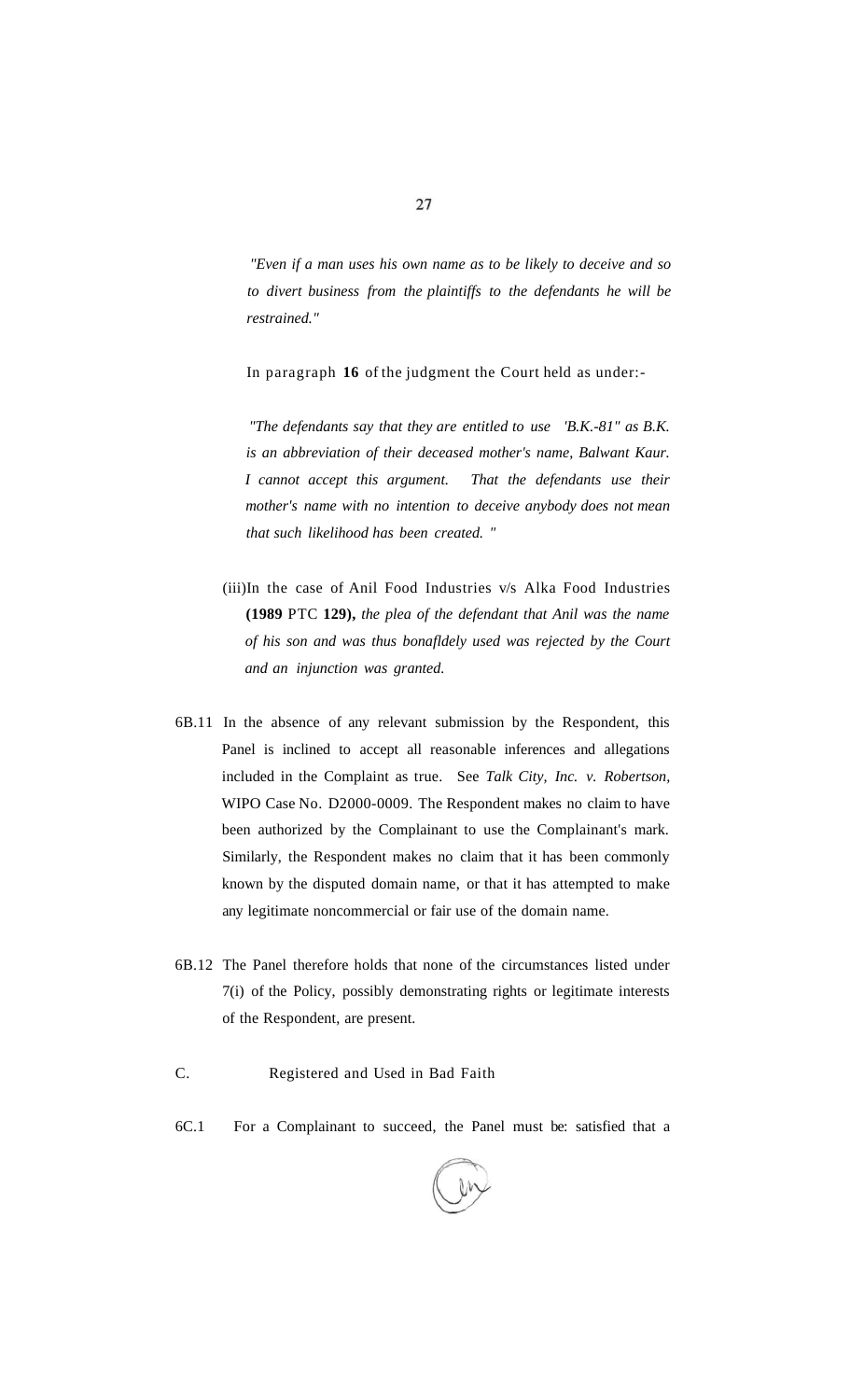domain name has been registered and is being used in bad faith.

- 6C.2 Paragraph 6 of the Policy states circumstances widen, if found, shall be evidence of the registration and use of a domain name in bad faith:
	- "(i) circumstances indicating that the Registrant has registered or the Registrant has acquired the domain name primarily for the purpose of selling, renting, or otherwise transferring the domain name registration to the Complainant who is the owner of the trademark or service mark or to a competitor of that Complainant, for valuable consideration in excess of our documented out-of-pocket costs directly related to the domain name; or
	- (ii) the Registrant has registered the domain name in order to prevent the owner of the trademark or service mark from reflecting the mark in a corresponding domain name, provided that you have engaged in a pattern of such conduct; or
	- (iii) by using the domain name, the Registrant has intentionally attempted to attract, Internet users to the Registrant website or other online location, by creating a likelihood of confusion with the Complainant's mark as to the source, sponsorship, affiliation, or endorsement of the Registrant website or location or of a product or service on the Registrant website or location."
- 6C.3 The overriding objective of the Policy is to prevent abusive domain name registration and use for the benefit of legitimate trademark owners, and the Panel notes that the examples of bad faith registration and use set forth in the policy are not meant to be exhaustive of all circumstances from which such bad faith may be found. See *Telstra*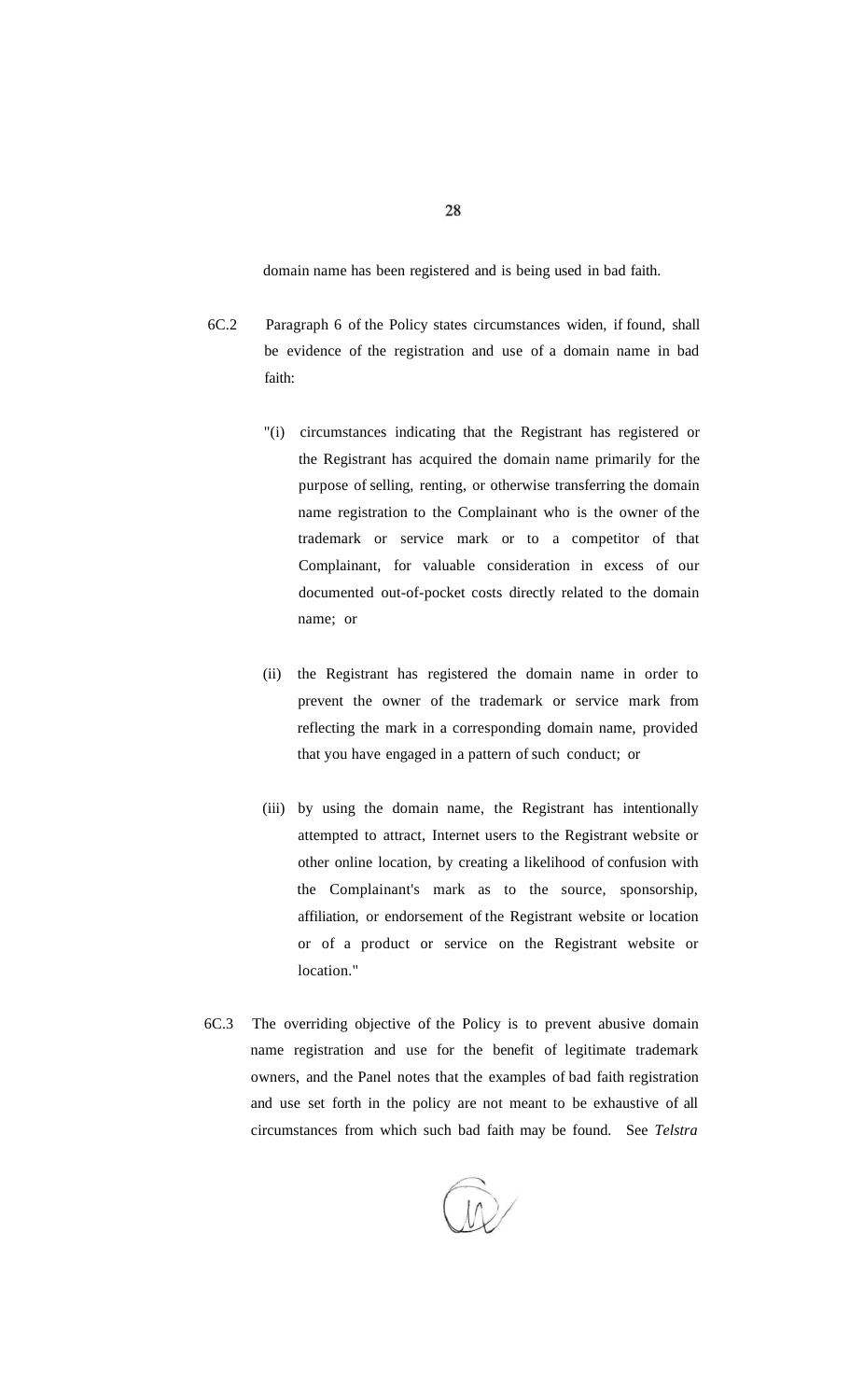*Corporation Limited* v. *Nuclear Marshmallows,* WIPO Case No. D2000-0003. The Panel in the *Telstra* case interpreted the third element of paragraph 4 of the Uniform Domain Name Policy, which is para-meteria to the INDRP Policy in the following manner:

"It is less clear cut whether the Complainant has proved the third element in paragraph 4(a) of the Uniform Policy, namely that the domain name "has been registered and is being used in bad faith" by Respondent. The Administrative Panel notes two things about this provision. First, the provision contains the conjunction "and" rather than "or". Secondly, the provision refers to both the past tense ("has been registered") and the present tense ("is being used").

The significance of the use of the conjunction "and" is that paragraph 4(a)(iii) requires the Complainant to prove use in bad faith as well as registration in bad faith. That is to say, bad faith registration alone is an insufficient ground for obtaining a remedy under the Uniform Policy. This point is acknowledged in the Administrative Panel Decision in the WIPO Case No. D99-0001, the first case decided under the Uniform Policy. In paragraph 6 of that Decision, the Administrative Panel refers to the legislative history of the Uniform Policy, and in particular to the Second Staff Report on Implementation Documents for the Uniform Dispute Resolution Policy submitted to the ICANN Board at its meeting on October 24, 1999. That Report, at paragraph 4.5, contains the following relevant statement and recommendation:

Several comments (submitted by INTA and various trademark owners) advocated various expansions to the scope of the definition of abusive registration. For example:

These comments suggested that the definition should be expanded to include cases of either registration or use in bad faith, rather than both registration and use in bad faith. These comments point out that

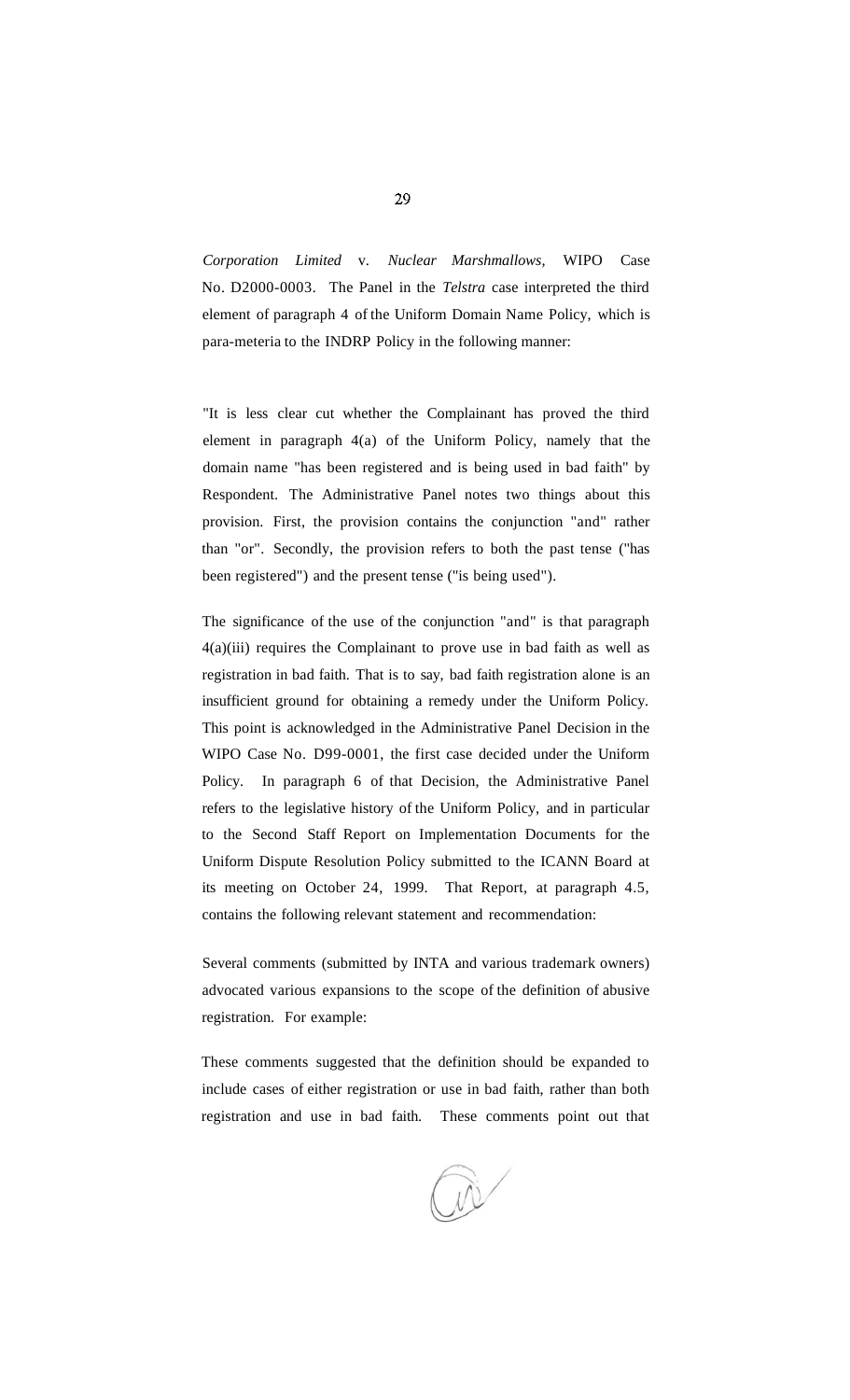cybersquatters often register names in bulk, but do not use them, yet without use the streamlined dispute-resolution procedure is not available. While that argument appears to have merit on initial impression, it would involve a change in the policy adopted by the Board. The WIPO report, the DNSO recommendation, and the registrars-group recommendation all required both registration and use in bad faith before the streamlined procedure would be invoked. Staff recommends that this requirement not be changed without study and recommendation by the DNSO.

From the fact that the ICANN Board accepted the approach recommended in the Second Staff Report, and thus adopted the Uniform Policy in the form originally proposed, it is clear that ICANN intended that bad faith registration alone not give rise to a remedy under the Uniform Policy. For a remedy to be available, the Complainant must prove both that the domain was registered in bad faith and that it is being used in bad faith.

This interpretation is confirmed, and clarified, by the use of both the past and present tenses in paragraph 4 (a)(iii) of the Uniform Policy. The use of both tenses draws attention to the fact that, in determining whether there is bad faith on the part of the Respondent, consideration must be given to the circumstances applying both at the time of registration and thereafter. So understood, it can be seen that the requirement in paragraph  $4(a)(iii)$  that the domain name "has been registered and is being used in bad faith" will be satisfied only if the Complainant proves that the registration was undertaken in bad faith *and* that the circumstances of the case are such that Respondent is continuing to act in bad faith.

Has the Complainant proved that the domain name "has been registered in bad faith" by the Respondent? In light of the facts established in paragraphs 4.6 to 4.8, the Administrative Panel finds that the Respondent does not conduct any legitimate commercial or non-

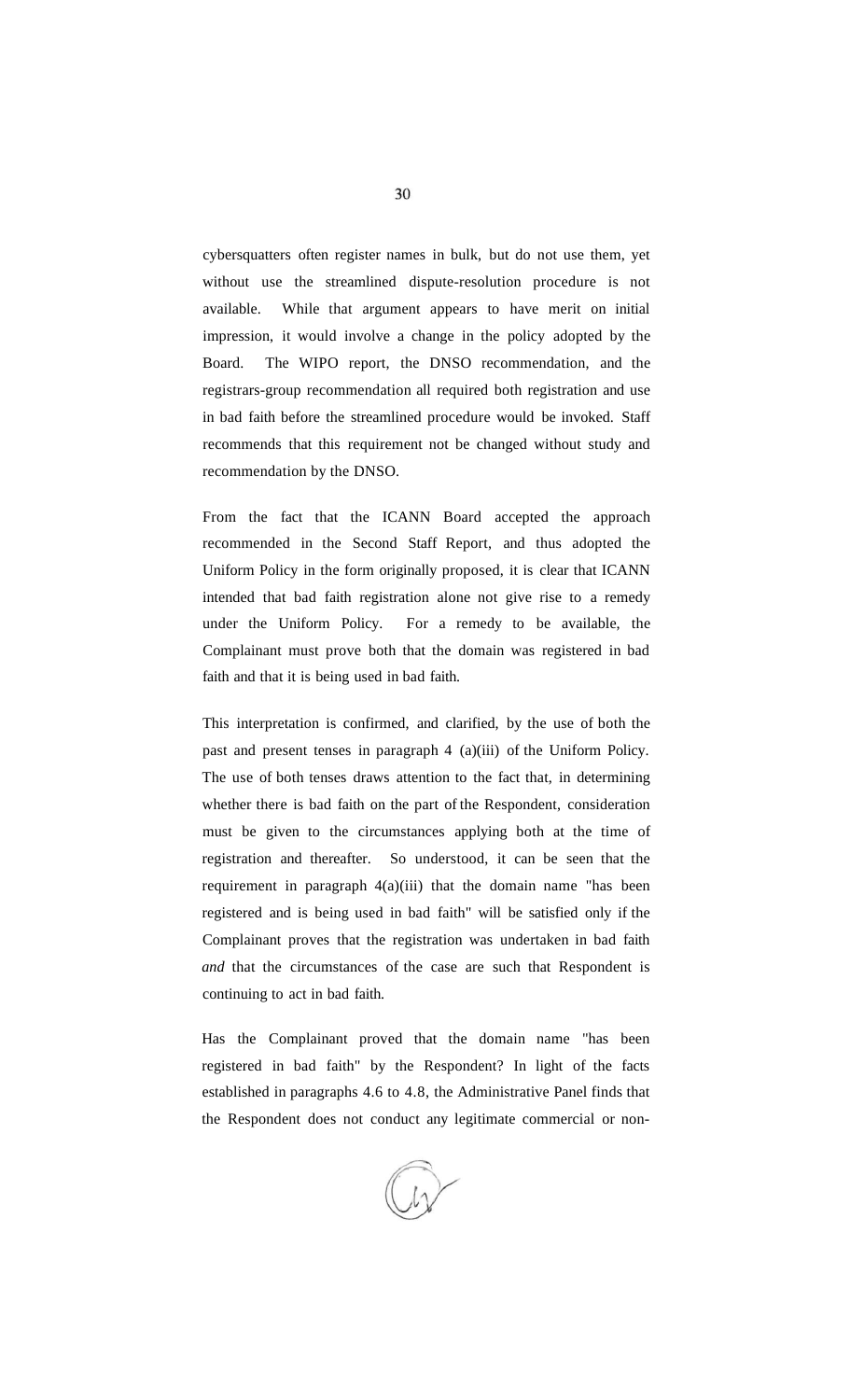commercial business activity in Australia. In Light of the facts established in paragraphs 4.6 to 4.8, the Administrative Panel further finds that the Respondent has taken deliberate steps to ensure that its true identity cannot be determined and communication with it cannot be made. Given the Complainant's numerous trademark registrations for, and its wide reputation in, the word <TELSTRA>, as evidenced by the facts established in paragraphs 4.2 to 4.5, it is not possible to conceive of a plausible circumstance in which the Respondent could legitimately use the domain name <telstra.org>. It is also not possible to conceive of a plausible situation in which the Respondent would have been unaware of this fact at the time of registration. These findings, together with the finding in paragraph 7.2 that the Respondent has no rights or interests in the domain name, lead the Administrative Panel to conclude that the domain name <telstra.org> has been registered by the Respondent in bad faith.

Has the Complainant proved the additional requirement that the domain name "is being used in bad faith" by the Respondent? The domain name <telstra.org> does not resolve to a web site or other online presence. There is no evidence that a web site or other on-line presence is in the process of being established which will use the domain name. There is no evidence of advertising, promotion or display to the public of the domain name. Finally, there is no evidence that the Respondent has offered to sell, rent or otherwise transfer the domain name to the Complainant, a competitor of the Complainant, or any other person. In short, there is no positive action being undertaken by the Respondent in relation to the domain name.

.4 The Respondent, in his response and evidence has placed reliance on Case No. DBIZ2002-00264 (ABB Asea Brown Boveri Limited v. OZBCOZ) in which the administrative panel dismissed the complaint as the Respondent was able to establish his legitimate interest in respect of the disputed domain name. The decision relied upon by the Respondent is all no assistance and is not applicable to the facts of the

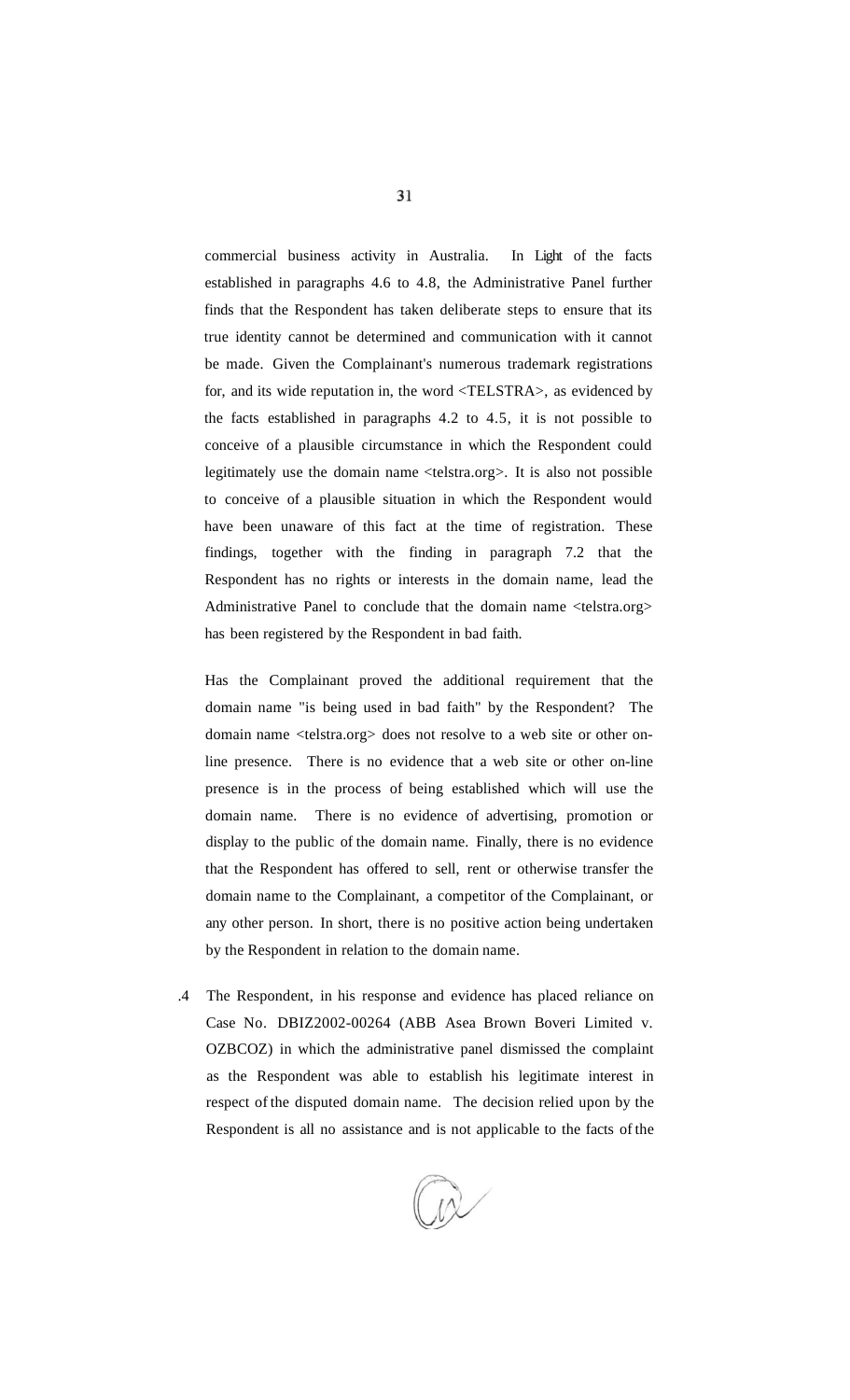present case. The Respondent, in the said case registered the domain name on behalf of ABB Grain Limited of Adelaide, South Australia (ABB Australia). ABB Australia was incorporated in Australia in October, 1998. ABB Australia and its predecessor in title, the Australian Barley Board has been known as ABB and, on the evidence of one of the witnesses whose declaration was exhibited to the response, since at least 1979. The complaint was filed by ABB Switzerland claiming to be the proprietor of the trade mark ABB on account of its use as a trade mark and as part of its name since 1988. The complaint with WIPO Arbitration and Mediation Center was filed on May 31, 2002. In the said case, the panel found that the disputed domain name was registered by the Respondent on behalf of ABB Australia and that ABB Australia had substantial right in the trade mark ABB as a trade mark and/or service mark. The panel came to the conclusion that the Respondent registered the domain name on behalf of ABB Australia and that the Respondent clearly had a legitimate interest in respect of the disputed domain name.

6C.5 In the present case the domain name [www.mcafee.co.in](http://www.mcafee.co.in) was registered by the Respondent in his name on February 20, 2005 and not on behalf of McAfee Ltd. As a matter of fact, MCAFEE LTD. was not even incorporated company, on the date of registration of the disputed domain name by the Respondent. It cannot be argued that the Respondent registered the disputed domain name on behalf of MCAFEE LTD. The domain name consisting of the trade mark/service mark/domain name of Complainant was made in bad faith to take advantage of the reputation of Complainant established therein much prior thereto. The Complainant legitimate right and interest to the exclusive use of the trade/service mark McAfee on account of priority in adoption, use and registration is well established on record. The Respondent has furnished no explanation about the adoption of an identical mark McAfee or registration thereof in February, 2005. In the cited case of abb.biz, the Complainant adoption and use was

 $\overline{12}$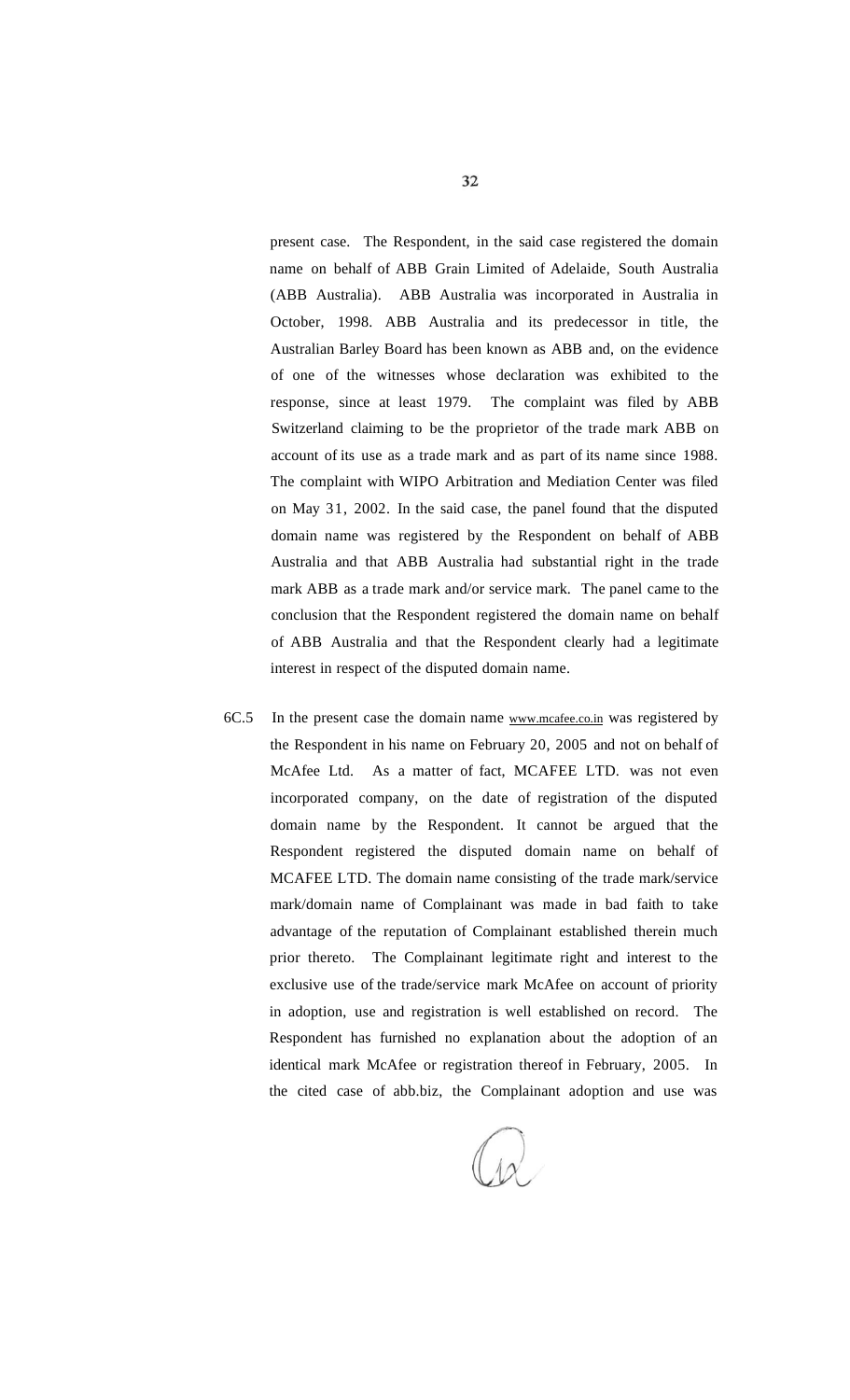subsequent to the adoption and use of the mark on the part of Respondent who had obtained registration of domain name on behalf of ABB Australia bonafidely at the initial stage itself. In the present case, the company MCAFEE LTD. has been incorporated and an agreement for the transfer of the disputed domain name has been executed on November 9, 2006 to circumvent the arbitration proceedings and to set up a defense under Section 11(2) of the U.K. Trade Marks Act.

6C.6 The Respondent in his response claimed to have obtained registration of the disputed domain name bonafidely on behalf of his client (including MCAFEE LTD.) on account of having been accepted as reseller by the Registrar Director Information Pvt. Ltd. The documents reflecting the appointment of the Respondent as reseller show that the Respondent became active reseller on  $15<sup>th</sup>$  February, 2005, on which date MCAFEE LTD. had not even been incorporated. The Complainant has furnished details of the registrations made by the respondent on 16<sup>th</sup> February, 2005 of various domain names in his own name. The registrations made by the Respondent on  $16<sup>th</sup>$  February, 2005 are illustrated below:-

| Domain Name | <b>Registrant Details</b>           | Created On   |
|-------------|-------------------------------------|--------------|
| FIAT.CO.IN  | Registrant Name: Chen Shenglu       | 16-Feb-2005  |
|             | Registrant Organization: N/A        | 13:22:27 UTC |
|             | Registrant Streetl: 1607, East      |              |
|             | Building, Jinghuayuan, Xiangmei Rd. |              |
|             | Registrant Street2: Futian          |              |
|             | Registrant City: Shenzhen           |              |
|             | Registrant                          |              |
|             | State/Province:Guangdong            |              |
|             | Registrant Postal Code: 518034      |              |
|             | <b>Registrant Country:CN</b>        |              |
|             | Registrant Phone: +86.13823233030   |              |
|             | Registrant                          |              |
|             | Email: shenalu.chena@gmail, com     |              |
| CNN.COIN    | Registrant Name: Chen Shenglu       | 16-Feb-2005  |
|             | Registrant Organization: N/A        | 06:46:07 UTC |
|             | Registrant Streetl: 1607, East      |              |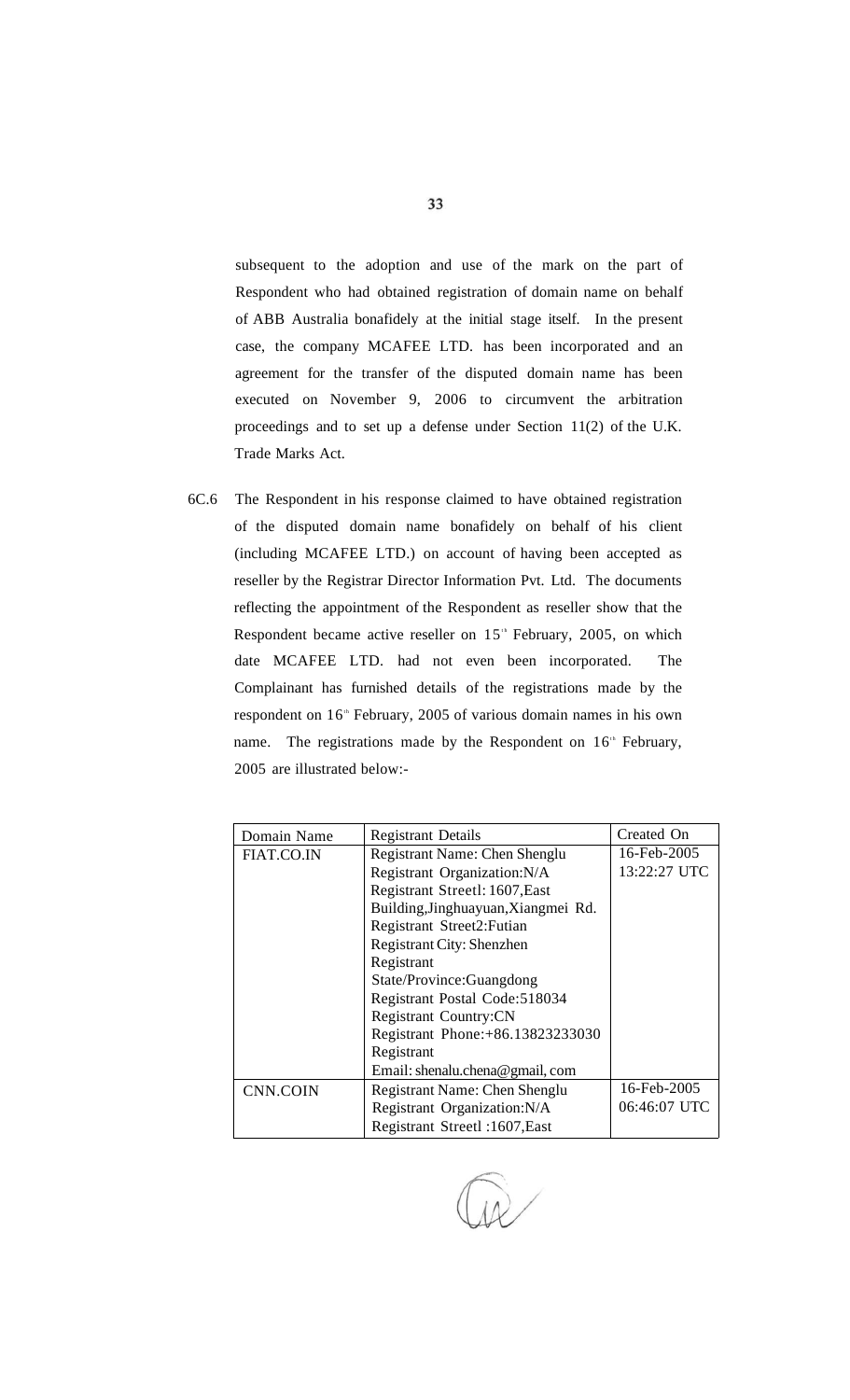|            | Buildmg, Jmghuayuan, Xiangmei Rd.<br>Registrant Street2: Futian<br>Registrant City: Shenzhen<br>Registrant<br>State/Province:Guangdong<br>Registrant Postal Code: 518034<br>Registrant Country:CN<br>Registrant Phone: +86.13823233030<br>Registrant<br>Email: shenglu. chen@gmail.com                                                                                                             |                             |
|------------|----------------------------------------------------------------------------------------------------------------------------------------------------------------------------------------------------------------------------------------------------------------------------------------------------------------------------------------------------------------------------------------------------|-----------------------------|
| BBC.CO.IN  | Registrant Name: Chen Shenglu<br>Registrant Organization: N/A<br>Registrant Streetl: 1607, East<br>Building, Jinghuayuan, Xiangmei Rd.<br>Registrant Street2: Futian<br>Registrant City: Shenzhen<br>Registrant<br>State/Province:Guangdong<br>Registrant Postal Code: 518034<br>Registrant Country:CN<br>Registrant Phone: +86.13823233030<br>Registrant<br>Email:shenglu.chen@gmail.com          | 16-Feb-2005<br>06:46:13 UTC |
| FOX.CO.IN  | Registrant Name: Chen Shenglu<br>Registrant Organization: N/A<br>Registrant Streetl: 1607, East<br>Building, Jinghuayuan, Xiangmei Rd.<br>Registrant Street2: Futian<br>Registrant City: Shenzhen<br>Registrant<br>State/Province:Guangdong<br>Registrant Postal Code:518034<br><b>Registrant Country: CN</b><br>Registrant Phone: +86.13823233030<br>Registrant<br>Email: shenglu.chen@gmail.corn | 16-Feb-2005<br>06:45:49 UTC |
| ESPN.CO.IN | Registrant Name: Chen Shenglu<br>Registrant Organization: N/A<br>Registrant Streetl: 1607, East<br>Building, Jinghuayuan, Xiangmei Rd.<br>Registrant Street2: Futian<br>Registrant City: Shenzhen<br>Registrant<br>State/Province:Guangdong<br>Registrant Postal Code: 518034<br><b>Registrant Country:CN</b><br>Registrant Phone: +86.13823223030<br>Registrant<br>Email:shenglu.chen@gmail.com   | 16-Feb-2005<br>06:45:54 UTC |

34

 $\overline{1}$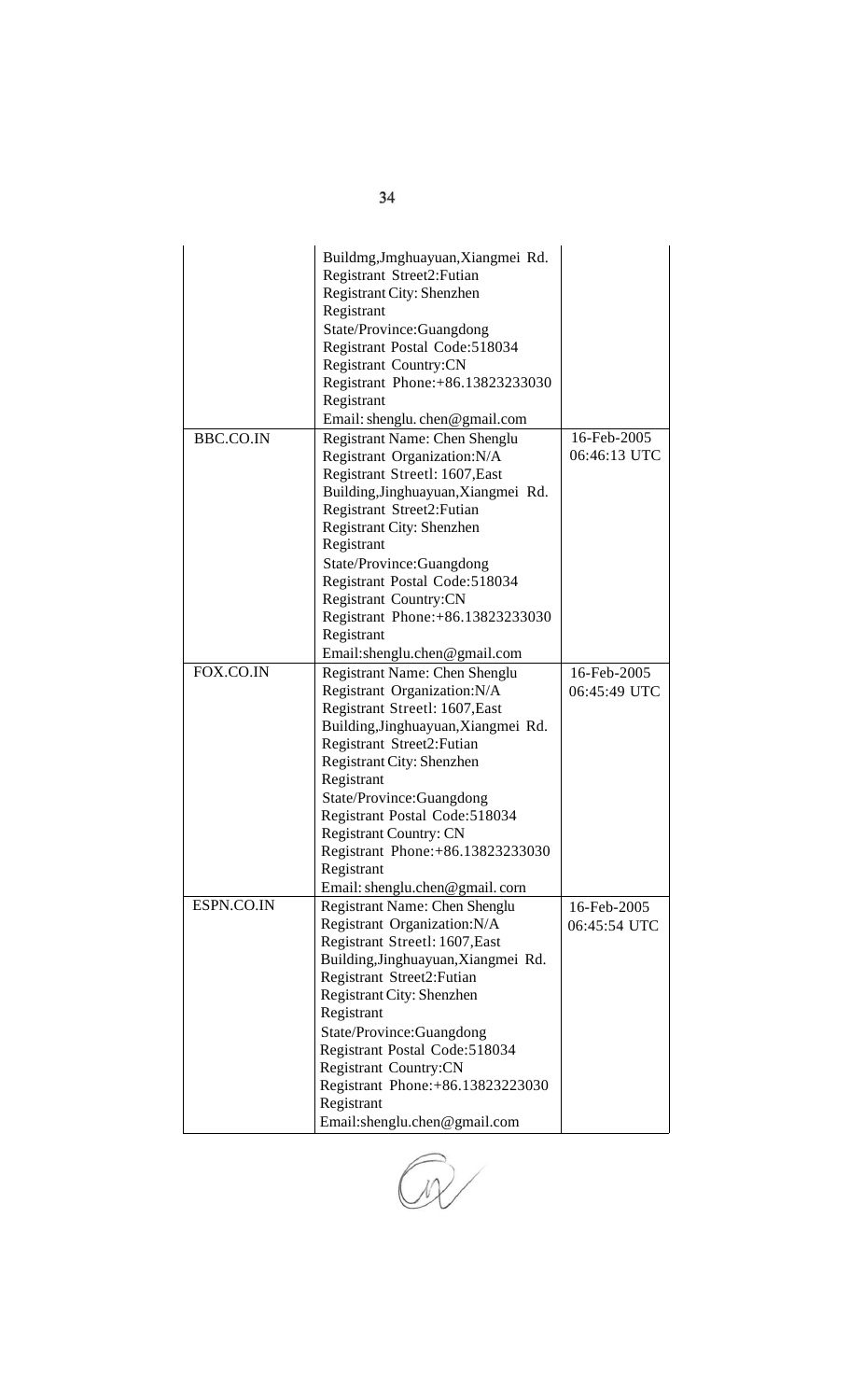| SANDISK.CO.IN | Registrant Name: Chen Shenglu<br>Registrant Organization: N/A<br>Registrant Streetl: 1607, East<br>Building, Jinghuayuan, Xiangmei Rd.<br>Registrant Street2: Futian<br>Registrant City: Shenzhen<br>Registrant<br>State/Province:Guangdong<br>Registrant Postal Code:518034                                                                                                                     | 16-Feb-2005<br>06:44:40 UTC |
|---------------|--------------------------------------------------------------------------------------------------------------------------------------------------------------------------------------------------------------------------------------------------------------------------------------------------------------------------------------------------------------------------------------------------|-----------------------------|
|               | <b>Registrant Country: CN</b><br>Registrant Phone: +86.13823233030<br>Registrant<br>Email:shenglu.chen@gmail.com                                                                                                                                                                                                                                                                                 |                             |
| SINA.CO.IN    | Registrant Name: Chen Shenglu<br>Registrant Organization: N/A<br>Registrant Streetl:1607, East<br>Building, Jinghuayuan, Xiangmei Rd.<br>Registrant Street2: Futian<br><b>Registrant City: Shenzhen</b><br>Registrant<br>State/Province.Guangdong<br>Registrant Postal Code:518034<br>Registrant Country:CN<br>Registrant Phone: +86.1382323 3030<br>Registrant<br>Email: shenglu.chen@gmail.com | 16-Feb-2005<br>06:44:35 UT  |

It is apparent that none of the registrations obtained by the Respondent on  $16<sup>th</sup>$  February, 2005 or of the disputed domain name on  $20<sup>th</sup>$ February, 2005 were on behalf of any client. The Respondent himself is the registrant as well as the client. It appears from the records that the Respondent has registered various domains consisting of wellknown trade marks in bad faith and to earn profits from squatting on the same. The conduct of the Respondent also establishes the elements of bad faith.

The disputed domain name is also being used by respondent in bad faith in respect of general commercial business activities including dealing with the products, software of Complainant under the trade mark McAfee.